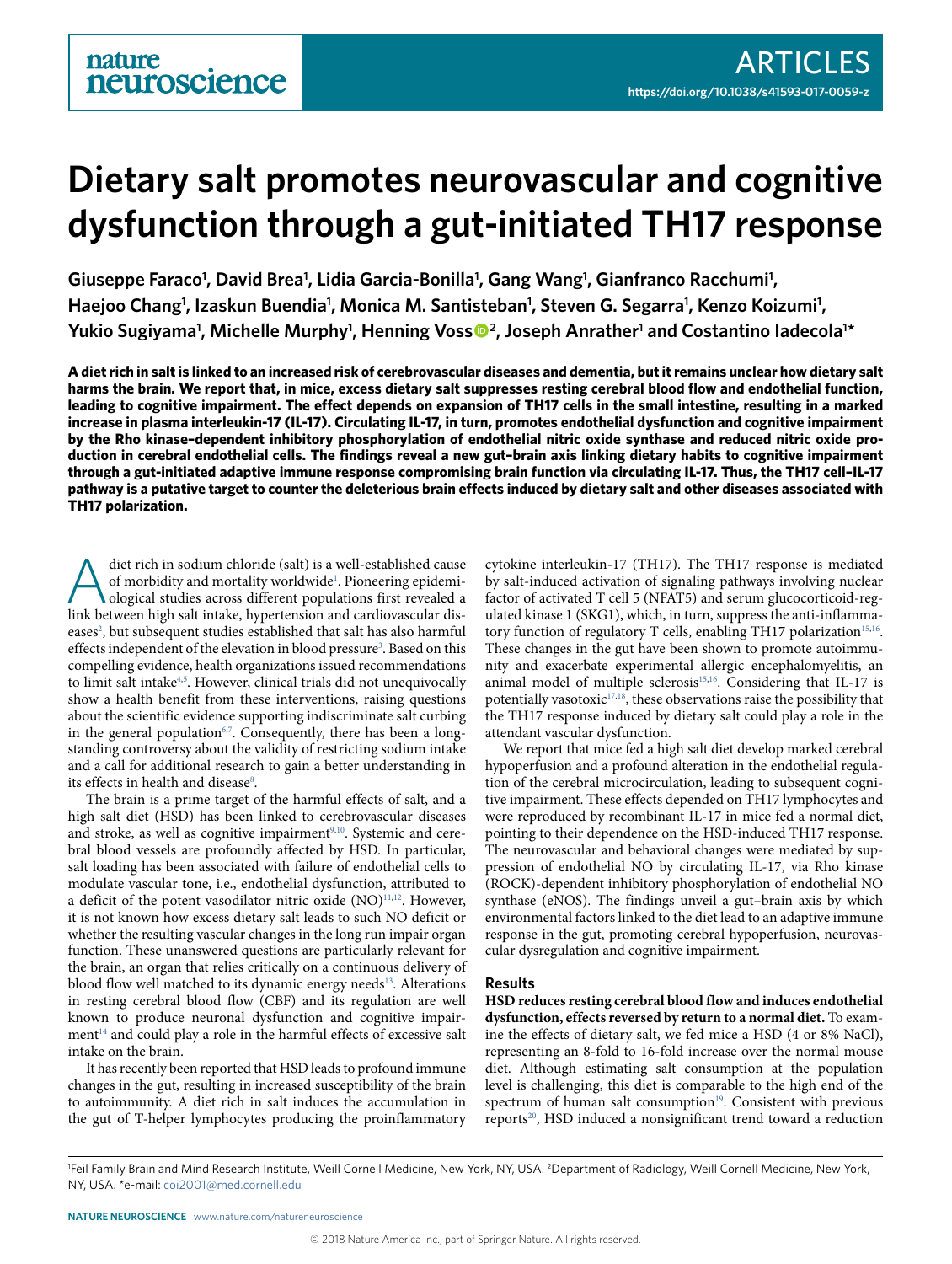in body weight and increased caloric intake (Supplementary Fig. 1a), but did not increase arterial pressure (Fig. [1a](#page-2-0) and Supplementary Fig. 1b). Blood and urine analysis revealed no major metabolic alterations after 8–24 weeks of HSD, except for the anticipated increase in urine NaCl and reduction in creatinine, reflecting increased NaCl excretion, urinary dilution and increased urine output<sup>21</sup> (Supplementary Table 1).

To investigate the cerebrovascular effects of HSD, we examined resting CBF quantitatively using MRI with arterial spin labelin[g22.](#page-9-12) HSD induced a marked reduction in resting CBF both in cortex (−28%; *P<*0.05; Fig. [1b](#page-2-0)) and hippocampus (−25%; *P<*0.05; Supplementary Fig. 1d), which was fully developed at 8 weeks in cortex. Endothelial dysfunction was also observed in mice fed a 4% HSD for 12 weeks (Supplementary Fig. 1h). Since resting CBF is highly dependent on NO produced by eNOS<sup>23</sup>, we examined whether HSD altered eNOS-dependent NO production and the associated cerebrovascular responses. Using laser-Doppler flowmetry in anesthetized mice equipped with a cranial window, we found that the local CBF increase produced by bathing the neocortex with acetylcholine (ACh), a response mediated by eNOS<sup>23</sup>, was attenuated (−35%; Fig. [1c\)](#page-2-0). Furthermore, resting NO production and the NO increase produced by ACh, assessed using DAF-FM, a NO-sensitive fluorescent dye, as a marker<sup>24</sup>, was reduced in pial microvascular preparation from mice fed HSD (Fig. [1f](#page-2-0) and Supplementary Fig. 1i). The increases in somatosensory cortex CBF evoked by mechanical stimulation of the whiskers (functional hyperemia) was not reduced at 4 and 8 weeks of HSD (*P*>0.05), but at 12 and 24 weeks, a tendency to attenuation was observed (Fig. [1d](#page-2-0) and Supplementary Fig. 1e,f). However, the reduction did not reach statistical significance, assessed both at the plateau of the CBF increase or as area under the curve (Fig. [1d](#page-2-0) and Supplementary Fig. 1e,f). Furthermore, the CBF response to neocortical application of the smooth muscle relaxant adenosine was not affected (Supplementary Fig. 1c). These observations indicate that HSD predominantly suppresses the endothelium-dependent response to ACh. The slight attenuation of functional hyperemia is consistent with impairment of the contribution of endothelial cells to the retrograde propagation of flow response triggered by neural activity<sup>25</sup>.

Vascular inflammation has been linked to endothelial dysfunction<sup>26</sup>. However, we found no evidence of upregulation of inflammatory enzymes (NOX-2, MMPs or COX-2), adhesion molecules (ICAM, VCAM, etc.) or cytokines (IL-6, TNFα, etc.) in pial microvascular preparations of mice fed HSD for 12 weeks (Supplementary Fig. 2). Similarly, there was no upregulation of inflammatory genes in cerebral endothelial cells sorted from mice fed HSD (Supplementary Fig. 3a), suggesting that the neurovascular dysfunction was not due to a massive inflammatory response in cerebrovascular cells. Consistent with this conclusion, blood–brain barrier permeability, which is highly susceptible to cerebrovascular  $inflammation<sup>14</sup>$ , was not altered in cortex or hippocampus of mice fed HSD (Supplementary Fig. 3b).

Next, we sought to determine whether the neurovascular effects of HSD are reversible by returning dietary salt intake to normal levels (NaCl 0.5%). To this end, after 12 weeks of HSD, mice were fed normal mouse chow for 4 weeks prior to examining cerebrovascular function. The normal diet restored both resting CBF and the reactivity of cerebral blood vessels to ACh, without altering mean arterial pressure (MAP; Fig. [1e](#page-2-0) and Supplementary Fig. 1g). These findings suggest that HSD impairs the ability of endothelial cells to produce NO, resulting in cerebral hypoperfusion and attenuation of endothelium-dependent responses, effects that can be reversed by returning to a normal diet.

**HSD induces cognitive dysfunction.** Normal cognition function requires an adequate, well-regulated delivery of blood flow $^{13}$ . Therefore, we investigated whether the neurovascular dysfunction induced by HSD leads to cognitive impairment. To this end, we first used a novel object recognition task, which explores nonspa-tial memory<sup>[27](#page-9-17)</sup>. HSD had no effect on the total time spent exploring the objects, but HSD mice spent equal time exploring novel and familiar objects, indicating a failure to identify the novel one. Of note, these deficits developed after 12 weeks of HSD (Fig. [2a](#page-3-0)), 8 weeks after the onset of neurovascular dysfunction. Return to normal diet was associated with normalization of the performance at the novel object recognition test (Fig. [2b](#page-3-0)). We also investigated the neurovascular and cognitive effect of HSD in middle-aged mice (age 14–16 months). Aging did not enhance the magnitude of the HSD-induced endothelial dysfunction, but it led to a significant attenuation of CBF response to whisker stimulation (Supplementary Fig. 4a), suggesting a worsening of the harmful cerebrovascular effects of HSD. Accordingly, in aged mice fed HSD, performance at the novel object task was impaired earlier (8 weeks; Supplementary Fig. 4b) than in young mice (12 weeks; Fig. [2a\)](#page-3-0). Cognitive dysfunction was also observed at 12 weeks with a 4% HSD (Supplementary Fig. 1i).

To further investigate the effect of HSD on cognitive function we used the Barnes maze, a hippocampus-dependent task requiring spatial memory to learn and retain the location of an escape hole[28.](#page-9-18) We found that mice fed either a normal diet or HSD learned to find the escape hole over the 3-day test, as indicated by the reduction in primary latency, distance traveled and errors made (Fig. [2c](#page-3-0)). However, when the escape hole was moved to the opposite quadrant, both primary latency and distance travelled were significantly longer on the last day of the test in mice fed HSD (Fig. [2c](#page-3-0)), indicating a deficit in spatial memory.

Lastly, we examined whether HSD affects nesting behavior. Nest building and burrowing are spontaneous rodent behaviors dependent on limbic function and akin to activities of daily living typi-cally altered in patients with cognitive impairment<sup>[29](#page-9-19)</sup>. The ability of the mice to build a nest, assessed by the Deacon rating scale<sup>[29](#page-9-19)</sup>, and the amount of nesting material used was reduced in HSD mice (Fig. [2d](#page-3-0)), attesting to disruption of this behavior. Therefore, HSD induces profound alterations in cognitive function that involve multiple domains, occur after the neurovascular dysfunction is fully developed and are reversible by normalization of salt intake.

**The NO precursor l-arginine reverses the neurovascular and cognitive dysfunction of HSD.** To provide further evidence implicating a deficit of NO in the effects of HSD, we administered the NO precursor l-arginine in the drinking water, starting at week 8 of the HSD and continuing until week 12, when cerebrovascular responses and cognition were tested. This approach has been used to increase production of endothelial NO and to rescue endothelial function<sup>30</sup>. l-Arginine did not affect MAP or resting vascular responses, but it completely reversed the cerebral endothelial dysfunction and cognitive deficits induced by HSD (Fig. [3a,b\)](#page-3-1). The improvement of endothelial and cognitive function was associated with rescue of resting endothelial NO production and with an increase in NO produced by ACh, assessed in microvascular preparations (Fig. [3c](#page-3-1) and Supplementary Fig. 1i). These findings strengthen the association between the NO deficit and the neurovascular and cognitive dysfunction induced by HSD.

**HSD increases inhibitory eNOS phosphorylation.** The findings that HSD attenuates resting CBF, suppresses the increase in CBF induced by ACh and reduces endothelial NO production suggest that HSD may affect eNOS in brain endothelial cells. eNOS catalytic activity is dynamically regulated by phosphorylation. Thr<sup>495</sup> phosphorylation reduces eNOS catalytic activity and NO production while Ser<sup>1177</sup> phosphorylation increases them<sup>31</sup>. To determine whether HSD alters the phosphorylation state of eNOS, mice were fed HSD and then Thr<sup>495</sup> and Ser<sup>1177</sup> eNOS phosphorylation was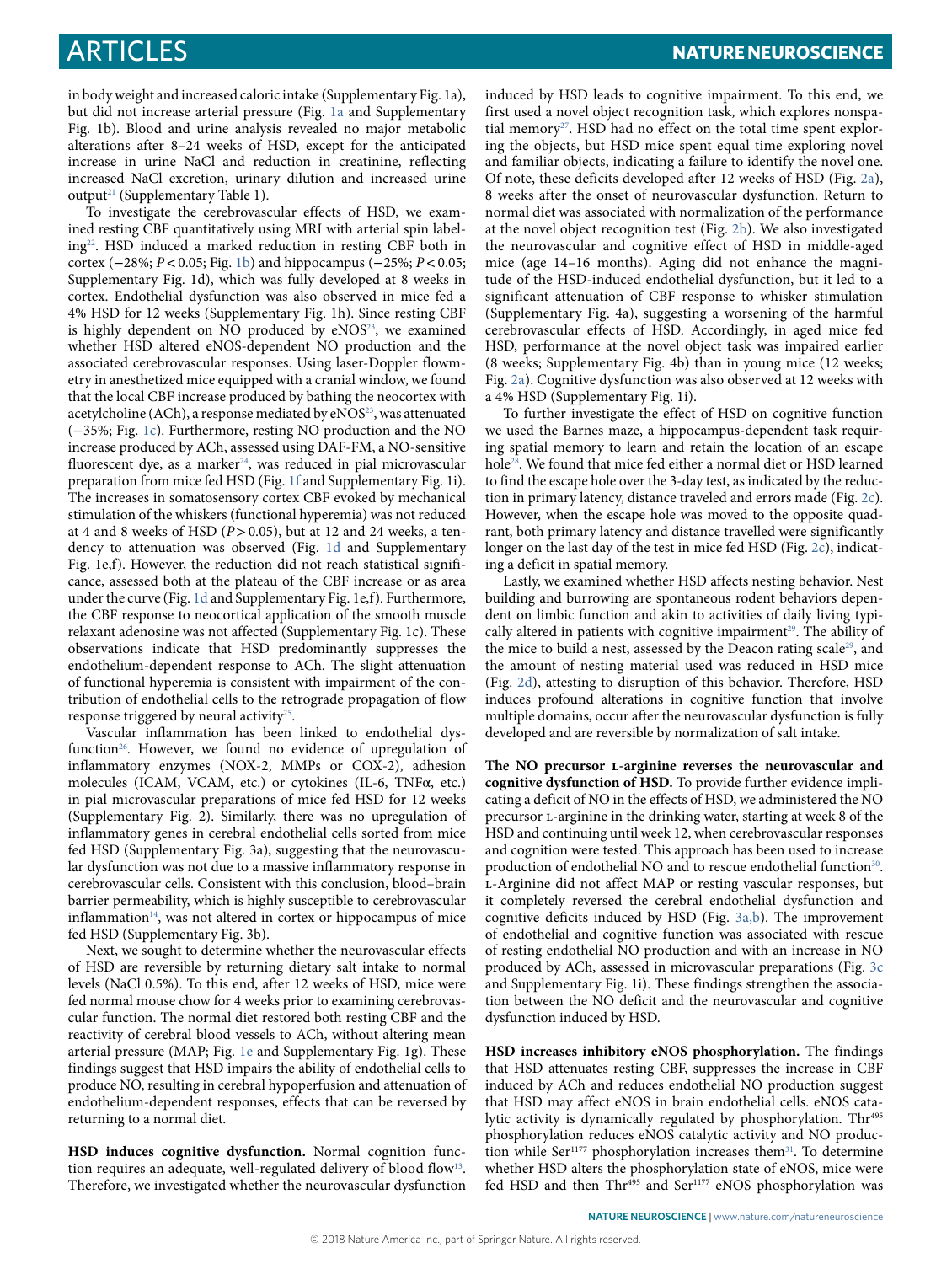## **NATURE NEUROSCIENCE** And the second second second second second second second second second second second second second second second second second second second second second second second second second second second sec



<span id="page-2-0"></span>**Fig. 1 | HSD reduces resting CBF and induces endothelial dysfunction, effects reversed by returning to a normal diet. a**, HSD (NaCl 8%) does not alter MAP (diet: *P*= 0.08134, time: *P*= 0.4982; 4 weeks: normal diet (ND) and HSD, *n*= 7 and 6 mice, respectively; 8 weeks: ND and HSD *n*= 11 and 21 mice, respectively; 12 weeks: ND and HSD *n*= 8 and 9 mice, respectively; 24 weeks: ND and HSD *n*= 7 mice per group; two-way ANOVA and Tukey's test). **b**, HSD reduces resting CBF in the neocortex, assessed by arterial spin labeling MRI. The images show CBF after 12 weeks of HSD (\**P*< 0.0001; 0 weeks *n*= 13 mice, 8 weeks *n*= 5, 12 weeks *n*= 10, 24 weeks *n*= 5 mice per group; one-way ANOVA and Tukey's test). **c**, HSD attenuates the CBF increase induced by neocortical application of ACh (diet: \**P* < 0.0001, time: *P* = 0.2858; 4 weeks: ND and HSD *n* = 8 and 5 mice, respectively; 8 weeks: ND and HSD *n*= 10; 12 weeks: ND and HSD *n*= 9 and 8; 24 weeks: ND and HSD *n*= 7 and 6 mice per group; two-way ANOVA and Tukey's test). **d**, The CBF response to whisker stimulation shows a diet effect (diet:  $P = 0.0066$ , time:  $P = 0.9966$ ), which did not reach statistical significance after Tukey's test (4 weeks: ND and HSD *n*= 8 and 5 mice, respectively; 8 weeks: ND and HSD *n*= 10 mice per group; 12 weeks: ND and HSD *n*= 9 mice per group; 24 weeks: ND and HSD *n*= 5 mice per group; two-way ANOVA and Tukey's test). Dotted line indicates the baseline CBF whereas the shaded area represents the standard error. **e**, The neurovascular effects of HSD (12 weeks) are reversible by returning dietary sodium intake to normal levels for 4 weeks (NaCl 0.5%; resting CBF: \**P*< 0.0231 vs. ND; ND *n*= 5, HSD and HSD→ND *n*= 4 mice per group; ACh: \**P*= 0.0013 vs. ND; ND, HSD and HSD → ND *n*= 5 mice per group; one-way ANOVA and Tukey's test). **f**, In isolated pial microvascular preparations, exposure to ACh (100 µM) increases NO production in mice fed ND, an effect attenuated in mice fed HSD for 12 weeks (diet: \**P*= 0.0009, treatment: \**P*< 0.0001; microvessels isolated from 9 ND and 10 HSD mice per group; repeated two-way ANOVA and Bonferroni's test). Scale bar, 50 μm. RFU, relative fluorescence unit. Data represent the average of 3 independent experiments. For all panels, data are expressed as mean $\pm$ s.e.m.

assessed in pial microvascular preparations. We found that HSD had no effect on Ser<sup>1177</sup> but increased eNOS phosphorylation at Thr<sup>495</sup> (Fig. [4a,b\)](#page-4-0). Endothelin 1, a peptide implicated in the vascular effects of HSD<sup>[32](#page-9-22)</sup>, promotes eNOS inhibitory phosphorylation and attenuates ACh responses through endothelin type A  $(ET_A)$  receptors in cerebral arterioles<sup>[33](#page-9-23)</sup>. However, the  $ET_A$  receptor antagonist BQ123 failed to improve the CBF response to ACh (Supplementary Fig. 4c), ruling out a role of endothelin 1 in the cerebrovascular effects of HSD. These findings indicate that the reduction in resting CBF and endothelial dysfunction are associated with inhibitory phosphorylation of eNOS and reduced production of endothelial NO.

**HSD induces TH17 differentiation in the small intestine and increases IL-17 plasma levels.** Since HSD promotes TH17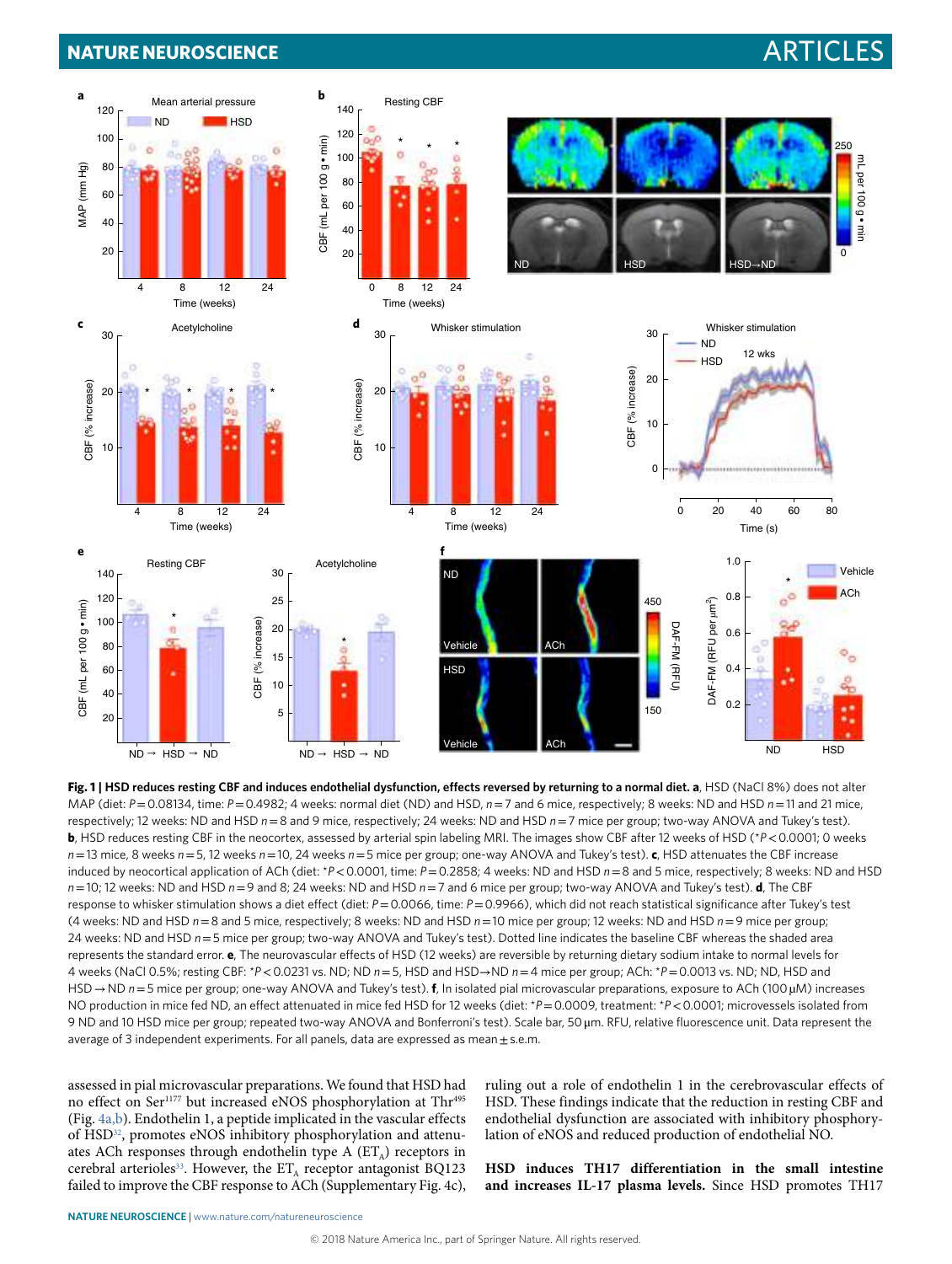

<span id="page-3-0"></span>**Fig. 2 | HSD induces delayed cognitive dysfunction. a**, HSD induces deficits in recognition (nonspatial) memory as assessed by the novel object test, first observed after 12 weeks (diet: \**P*< 0.0001, time: \**P*= 0.0046; 8 weeks: ND and SD *n*= 12 and 15 mice, respectively; 12 weeks: ND and HSD *n*= 15 mice per group; 24 weeks: ND and HSD *n*= 16 mice per group; two-way ANOVA and Tukey's test). Total exploration time was not affected (*P* > 0.05). **b**, The deficit in novel object recognition is rescued by returning to normal diet for 4 weeks; \**P*= 0.0137 vs. ND; ND *n*= 8 mice; HSD and HSD→ND *n*= 7 mice per group; one-way ANOVA and Tukey's test). **c**, HSD (12 weeks) alters spatial memory, as assessed by the Barnes maze test. No differences in the latency to find the escape hole or distance traveled are observed during training (days 1–3). At days 4 and 5 latency and distance traveled are increased in the HSD group, suggesting a deficit in spatial memory (diet: \**P*= 0.045, time: *\*P*< 0.0001; ND and HSD *n*= 18 and 15 mice, respectively; repeated-measures two-way ANOVA and Tukey's test). **d**, The ability to build a nest (nesting behavior), reflecting activities of daily living in rodents, is altered in mice fed HSD for 12 weeks, as indicated by a lower nest score (see Methods) and increased amount of untorn nesting material (nest score:  $*P = 0.0267$  HSD vs. ND; untorn weight:  $*P = 0.0254$ HSD vs. ND, *n*= 15 mice per group; two-tailed Mann–Whitney *U* test and two-tailed unpaired *t* test). Data are expressed as mean ± s.e.m.

differentiation in the small intestine<sup>15,16</sup>, we investigated its effects on T-helper lymphocyte subtypes in gut, blood, brain and secondary lymphoid organs. Using IL-17 reporter mice carrying the gene encoding GFP at the endogenous  $I17a$  locus<sup>34</sup>, we found IL-17<sup>+</sup> cells accumulating in the intestinal lamina propria of the distal small intestine (Fig. [5a,b\)](#page-5-0). Flow-cytometric analysis of the lamina propria of the small intestine confirmed that the IL-17<sup>+</sup> cells were TH17 lymphocytes (Fig. [5c,d](#page-5-0)), since IL-17<sup>+</sup> γδ T cells, which also produce IL-1[734,](#page-9-24) were not increased (Fig. [5e\)](#page-5-0). In agreement with previous observations in HSD<sup>35</sup>, gut CD4+FoxP3+ regulatory

# Articles **NATuRe NeuRosCIenCe**



<span id="page-3-1"></span>**Fig. 3 | The NO precursor** l**-arginine reverses the neurovascular and cognitive dysfunction of HSD. a**, Administration of l-arginine in the drinking water (10 g per L), starting at week 8 of HSD and continued through week 12, did not alter MAP or CBF responses to whisker stimulation, but ameliorated the endothelial dysfunction induced by HSD (diet: *\*P*= 0.0043; treatment: *\*P*= 0.0360, ND vehicle (Veh) vs. l-arginine (l-arg) *n*= 6 and 5 mice per group, HSD Veh vs. l-arg *n*= 6 and 6 mice per group; two-way ANOVA and Tukey's test). **b**, The cognitive deficits induced by HSD were also improved by L-arginine administration (diet: = 0.0366, treatment: *\*P*= 0.0118; ND Veh vs. l-arg *n*= 10 mice per group, HSD Veh vs. <sup>l</sup>-arg *n*= 12 and 10 mice respectively; two-way ANOVA and Tukey's test). **c**, l-Arginine administration rescues the NO increase produced by ACh in cerebral microvascular preparations from HSD mice (diet: *\*P*= 0.0315, treatment: *\*P*< 0.0001; microvessels isolated from 5 ND and 6 HSD mice per group; repeated-measures two-way ANOVA and Bonferroni's test). Data are expressed as mean ± s.e.m.

T cells were reduced and Th1 cells were not affected (Fig. [5f\)](#page-5-0). A small increase in TH17 cells was also observed in lymph nodes and spleen, but not in blood (Fig. [5g\)](#page-5-0). *Il17a* mRNA levels were also markedly increased in the distal small intestine, but not in cecum or colon (Fig. [5h](#page-5-0) and Supplementary Fig. 5b). No significant changes in IL-17-encoding mRNA were observed in blood, lymph nodes or spleen (Fig. [5i](#page-5-0)). Levels of mRNA for the IL-23 receptor, IL-22 and serum amyloid proteins, required for TH17 polarization, were also elevated (Supplementary Fig. 5a). TH17 cells and *Il17a* mRNA were not increased in brain or meninges, an important site of T cell accumulation in the CNS<sup>36</sup> (Supplementary Fig. 6a,c). HSD also increased plasma IL-17, which was first observed at 8 weeks and was still elevated at 24 weeks (Fig. [5j](#page-5-0)), whereas plasma  $TNF\alpha$  and IL-6 were not increased (Supplementary Fig. 5c).Therefore, HSD induces the differentiation of TH17 cells predominantly in the distal small intestine leading to an increase in circulating IL-17.

**The neurovascular and cognitive effects of HSD are not observed in mice lacking IL-17 or lymphocytes (***Rag1***−/− mice).** Next, we investigated whether TH17 cells and IL-17 are involved in the neurovascular dysfunction and cognitive impairment induced by HSD. We first tested whether the effect depended on IL-17. To this end, *Il17a<sup>-/-</sup>* mice were fed HSD, and their cognitive function and CBF responses were tested. In these mice, gut *Il17a* mRNA and IL-17A plasma levels were below detection levels (Fig. [6a,b\)](#page-6-0), and the attenuation in the response to ACh was ameliorated (Fig. [6c](#page-6-0)). These effects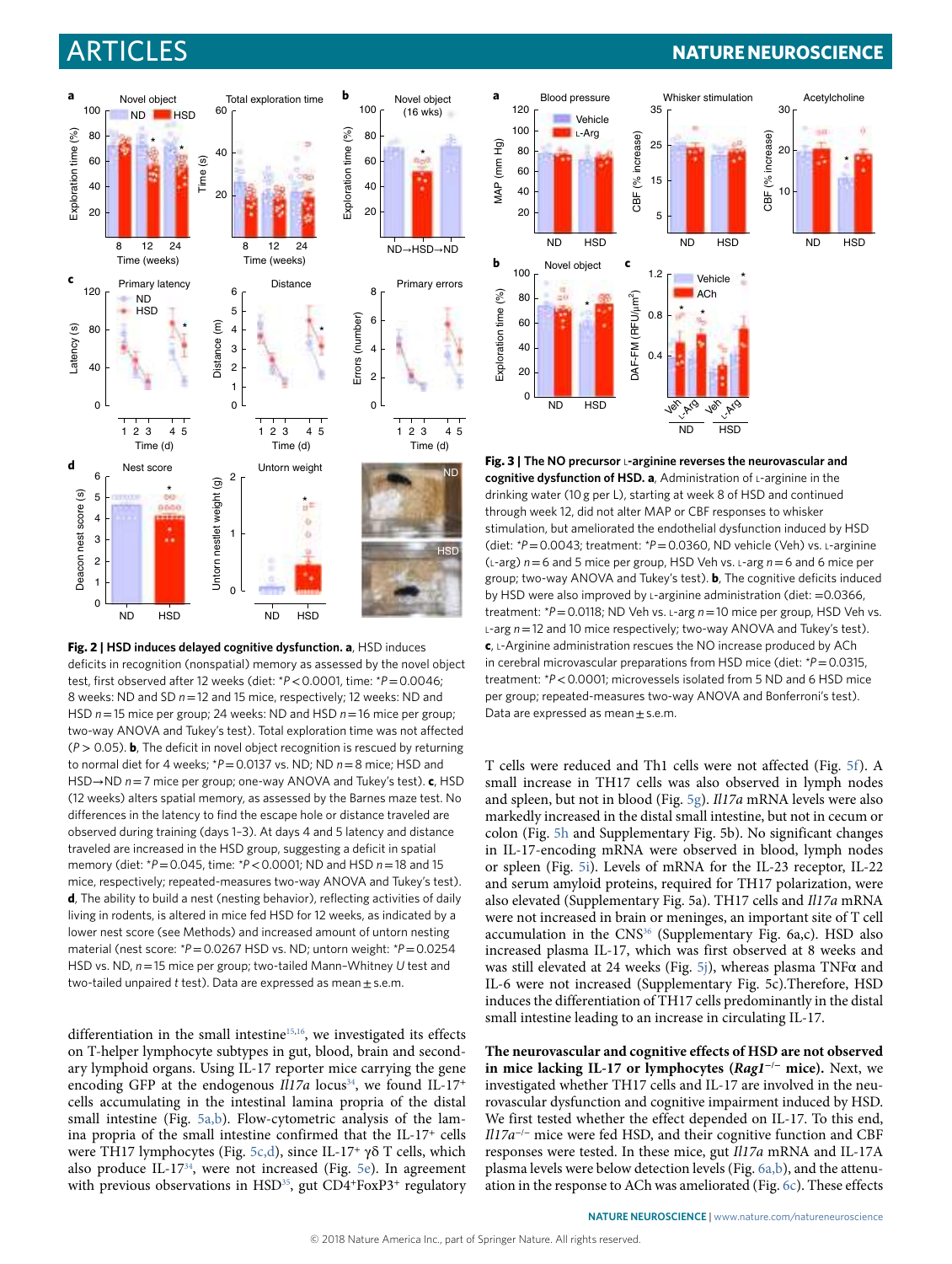

<span id="page-4-0"></span>**Fig. 4 | HSD increases inhibitory eNOS phosphorylation. a**, HSD (8 weeks) increases the inhibitory phosphorylation of eNOS at Thr<sup>495</sup> in isolated pial microvascular preparations ( $P = 0.0051$  vs. ND; microvessels isolated from 7 ND and 9 HSD mice per group; unpaired *t* test, two-tailed). **b**, The activatory phosphorylation of eNOS at Ser<sup>1177</sup> is not affected by HSD (*P*= 0.6615 vs. ND; microvessels isolated from 8 ND and 7 HSD mice per group; unpaired *t* test, two-tailed). Data are derived from 2 independent experiments and expressed as mean ± s.e.m. Immunoblots in **a** and **b** are cropped; full gel pictures for immunoblots are shown in Supplementary Fig. 12.

were associated with normalization of eNOS inhibitory phosphorylation and improved performance at the novel object test (Fig. [6d,e](#page-6-0)). MAP or CBF responses to whisker stimulation and adenosine were not affected (Supplementary Fig. 7a). Brain perivascular macrophages are important mediators of neurovascular dysfunction $37$ , and high salt affects macrophage function<sup>38</sup>. However, depletion of brain macrophages with intracerebroventricular administration of clodronate, 1 week prior to termination of the HSD regimen (12 weeks), did not prevent the neurovascular dysfunction (Supplementary Fig. 8a,b), ruling out a role of these cells.

To provide further evidence that lymphocytes are the source of IL-17 we investigated lymphocyte-deficient *Rag1*<sup>−</sup>/<sup>−</sup> mice fed HSD. In these mice, HSD did not increase intestinal *Il17a* mRNA and IL-17 plasma levels (Fig. [6f,g](#page-6-0)), and the suppression of the CBF response to ACh, the increase in the inhibitory eNOS phosphorylation and the attendant cognitive impairment were not observed (Fig.  $6h$ –j). MAP and CBF responses to whisker stimulation or adenosine were not altered (Supplementary Fig. 7b). These observations, in conjunction with the flow cytometry data showing selective upregulation of intestinal TH17 cells, implicate IL-17 production by TH17 lymphocytes in the neurovascular and cognitive dysfunction associated with HSD.

**The neurovascular and the cognitive effects of HSD are prevented by IL-17-neutralizing antibodies and reproduced by recombinant IL-17 in mice fed a normal diet.** To provide more direct evidence that IL-17 is responsible for the neurovascular and cognitive dysfunction of HSD, mice were treated with IL-17 neutralizing antibodies or isotype IgG control antibodies (100 μg per mouse every 3 d via intraperitoneal (i.p.) injection), starting at week 10 of HSD and continuing until the 12-week HSD treatment was completed. IL-17 antibodies did not affect MAP or functional hyperemia or the CBF response to adenosine (Supplementary Fig. 7c), but prevented the eNOS inhibitory phosphorylation and ameliorated the endothelial dysfunction and cognitive deficits induced by HSD (Fig. [7a–c](#page-7-0)). Conversely, in mice fed a normal diet,

systemic administration of exogenous IL-17 (1μg per d for 7 d; i.p.) increased plasma IL-17 to the same level as HSD and reproduced the endothelial dysfunction, eNOS phosphorylation and cognitive dysfunction associated with HSD (Fig. [7d–f\)](#page-7-0), independently of changes in MAP (Supplementary Fig. 7d). These data implicate circulating IL-17 as a key effector of the neurovascular and cognitive changes induced by HSD.

**IL-17 induces ROCK-dependent increases in inhibitory eNOS phosphorylation and dampens endothelial NO production.** The evidence presented above suggests that circulating IL-17, rather than circulating lymphocytes, acts on cerebral endothelial cells to induce eNOS inhibitory phosphorylation leading to reductions in NO production and brain hypoperfusion. Consistent with this suggestion, administration of FTY720 (1mg per kg i.p., once every 3 d), a sphingosine-1-phosphate-receptor modulator that prevents lymphocyte egress from lymphoid organs<sup>39</sup>, starting 2 weeks prior to the completion of the 12-week HSD treatment, reduced circulating T cells but did not prevent the neurovascular dysfunction (Supplementary Fig. 8c,d). To provide further evidence for an endothelial effect of circulating IL-17, we exposed mouse brain endothelial cells to IL-17 (1 and 10ng per mL for 24 h) and assessed eNOS phosphorylation and NO production. IL-17-induced eNOS inhibitory phosphorylation associated with a reduction in baseline NO production and suppression of the increase in NO produced by ACh (Fig. [8a–c](#page-8-9)). The effect of IL-17 on the endothelium was not related to inflammation because, as in cerebral endothelial cells of mice exposed to HSD, IL-17 did not upregulate inflammatory genes (Supplementary Fig. 10). As a positive control, TNF- $\alpha$  induced a profound upregulation of inflammatory genes in these cells (Supplementary Fig. 10). ROCK is one of the major kinases implicated in inhibitory eNOS phosphorylation<sup>40</sup>, and, consistent with its involvement in the effects of HSD, the ROCK inhibitor Y27632 (5μM) prevented the IL-17-induced eNOS phosphorylation and attenuation of the NO increase induced by ACh (Fig. [8a–c\)](#page-8-9). Inhibition of other kinases implicated in eNOS phosphorylation (PKC, Erk)<sup>40,[41](#page-9-31)</sup> did not counteract the effect of IL-17 on ACh-induced NO production (Fig. [8c\)](#page-8-9). ROCK-dependent eNOS inhibitory phosphorylation was also observed in human cerebral endothelial cells treated with IL-17, an effect first observed at a concentration (1ng/mL) lower than that effective in mouse brain endothelial cells (10ng/mL; Supplementary Fig. 9).

**ROCK inhibition ameliorates the neurovascular and cognitive dysfunction of HSD.** Finally, we asked whether administration of the ROCK inhibitor Y27632 would counteract the effects of HSD on neurovascular function and cognition. Treatment with Y27632 (10mg per kg per d; i.p.) for the last 2 weeks of the 12-week HSD administration did not affect plasma IL-17 elevation or MAP, but prevented the eNOS phosphorylation, the attenuation of the CBF response to ACh and the behavioral dysfunction induced by HSD (Fig. [8d–h\)](#page-8-9). CBF responses to whisker stimulation and adenosine were not affected (Supplementary Fig. 8e).

#### **Discussion**

We investigated the mechanisms of the harmful effects of dietary salt on the brain. It has long been known that HSD leads to alterations in endothelial function of cerebral and systemic vessels resulting from a reduction in endothelial NO<sup>11</sup>. However, most studies focused on salt-induced hypertension<sup>8</sup>, and it has remained unclear how longterm dietary salt intake altered cerebrovascular regulation and brain function independently of blood pressure. Using a chronic model of HSD, mimicking sustained high salt intake in humans, we found a marked reduction in resting CBF in cortex and hippocampus, associated with a selective deficit in the endothelial regulation of CBF. The effect was related to suppression of eNOS catalytic activity due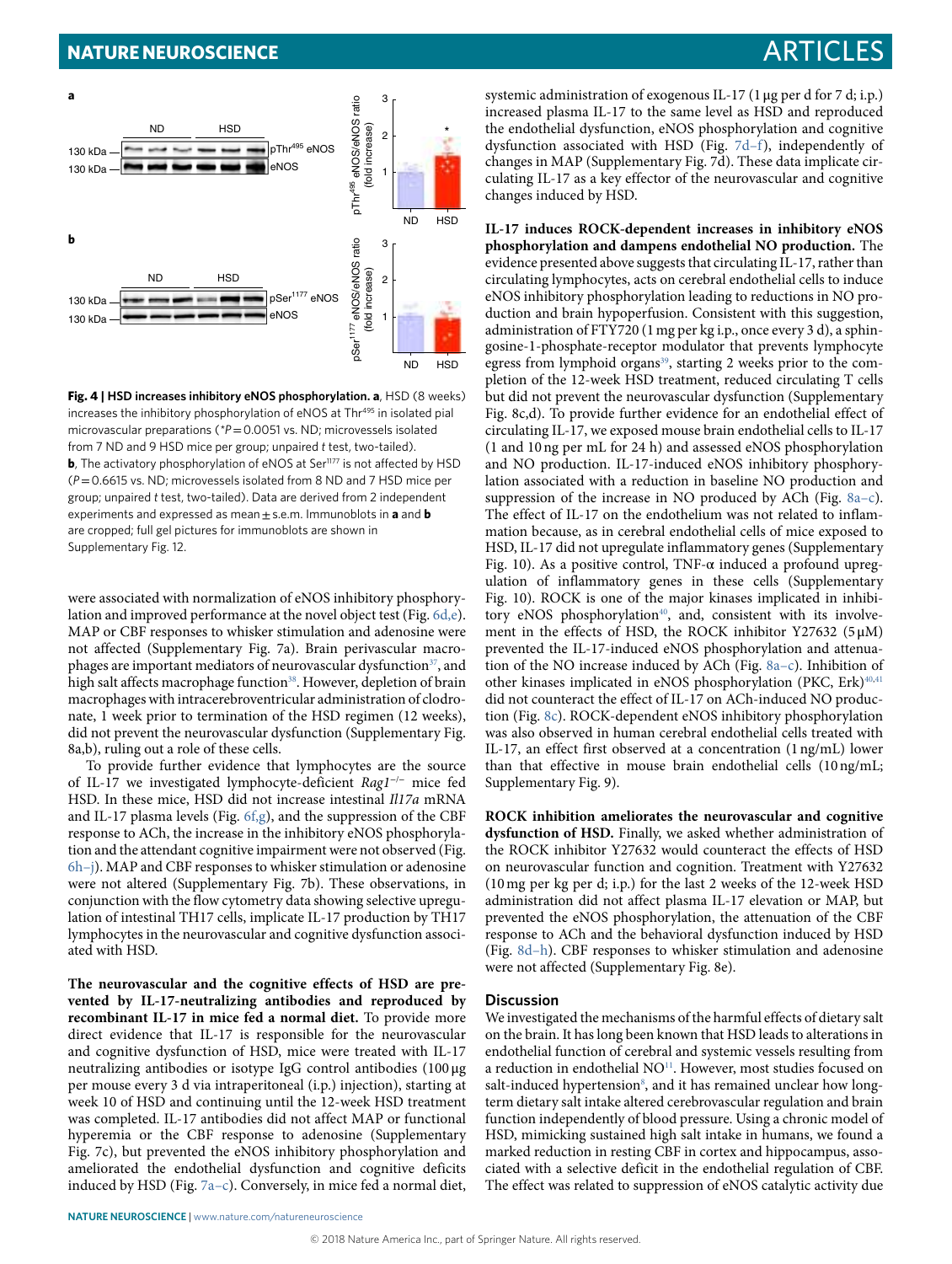# **ARTICLES NATURE NEUROSCIENCE**



<span id="page-5-0"></span>**Fig. 5 | HSD induces TH17 differentiation in the small intestine and increases IL-17 plasma levels. a**, IL-17+ cells accumulate in the lamina propria of the small intestine of IL-17-GFP reporter mice fed a HSD for 8 weeks (scale bar, 200μm). **b**, Magnification showing localization of IL-17+GFP+ cells to the lamina propria (scale bar, 50 μm). The experiment was repeated independently twice with similar results. **c**, HSD increases TH17 lymphocytes in the lamina propria (\*P=0.0004 vs. ND;  $n = 8$  mice per group; unpaired *t* test, two-tailed), but T-helper lymphocytes are not increased (P > 0.05 vs. ND). **d**, Representative flow cytometry plot illustrating the increase in CD4+IL-17+ cells (TH17) induced by HSD. The experiment was repeated independently twice with similar results. **e**, IL-17<sup>+</sup> γδ T cells, another source of IL-17, or IFNγ+ γδ T cells are not increased after HSD (*P*= 0.8266 and *P*= 0.4446 vs. ND; ND and HSD *n*= 7 and 9 mice per group (unpaired *t* test, two-tailed). Inset boxes indicate T-helper lymphocytes that are IL-17+. **f**, Regulatory T cell (Treg) lymphocytes are reduced in the lamina propria of the small intestine of mice fed HSD, but TH1 cells are not affected (*\*P*= 0.0088 vs. ND and *P*= 0.7933; *n*= 8 mice per group (unpaired *t* test, two-tailed). **g**, TH17 cells are slightly increased in lymph nodes and spleen (lymph nodes (LN): *\*P*= 0.0098 vs. ND, ND and HSD *n*= 6 and 8 mice, respectively; spleen: *\*P*= 0.0061, ND and HSD *n*= 8 mice per group, unpaired *t* test, two-tailed), but not in blood (*P* > 0.05 vs. ND). **h**,**i**, *Il17a* mRNA, normalized to levels in the distal small intestine of ND mice, is markedly increased in the distal small intestine but is not increased in blood leukocytes, lymph nodes or spleen (diet: *\*P*< 0.0001; proximal (prox) and middle (mid) small intestine: ND and HSD *n*= 5 and 4 mice, respectively; distal (dist) small intestine: ND and HSD *n*= 6 and 8 mice, respectively; blood: ND and HSD *n*= 5 mice per group; lymph nodes: ND and HSD *n*= 4 mice per group; spleen: ND and HSD *n*= 5 mice per group; two-way ANOVA and Tukey's test). **j**, HSD increases plasma IL-17 at 8, 12 and 24 weeks (diet: *\*P*< 0.0001, time: *P*= 0.2997; 8 weeks: ND and HSD *n*= 11 and 15 mice, respectively; 12 weeks: ND and HSD *n*= 10 and 11 mice, respectively; 24 weeks: ND and HSD  $n=9$  mice per group; two-way ANOVA and Tukey's test). Data are expressed as mean  $\pm$  s.e.m.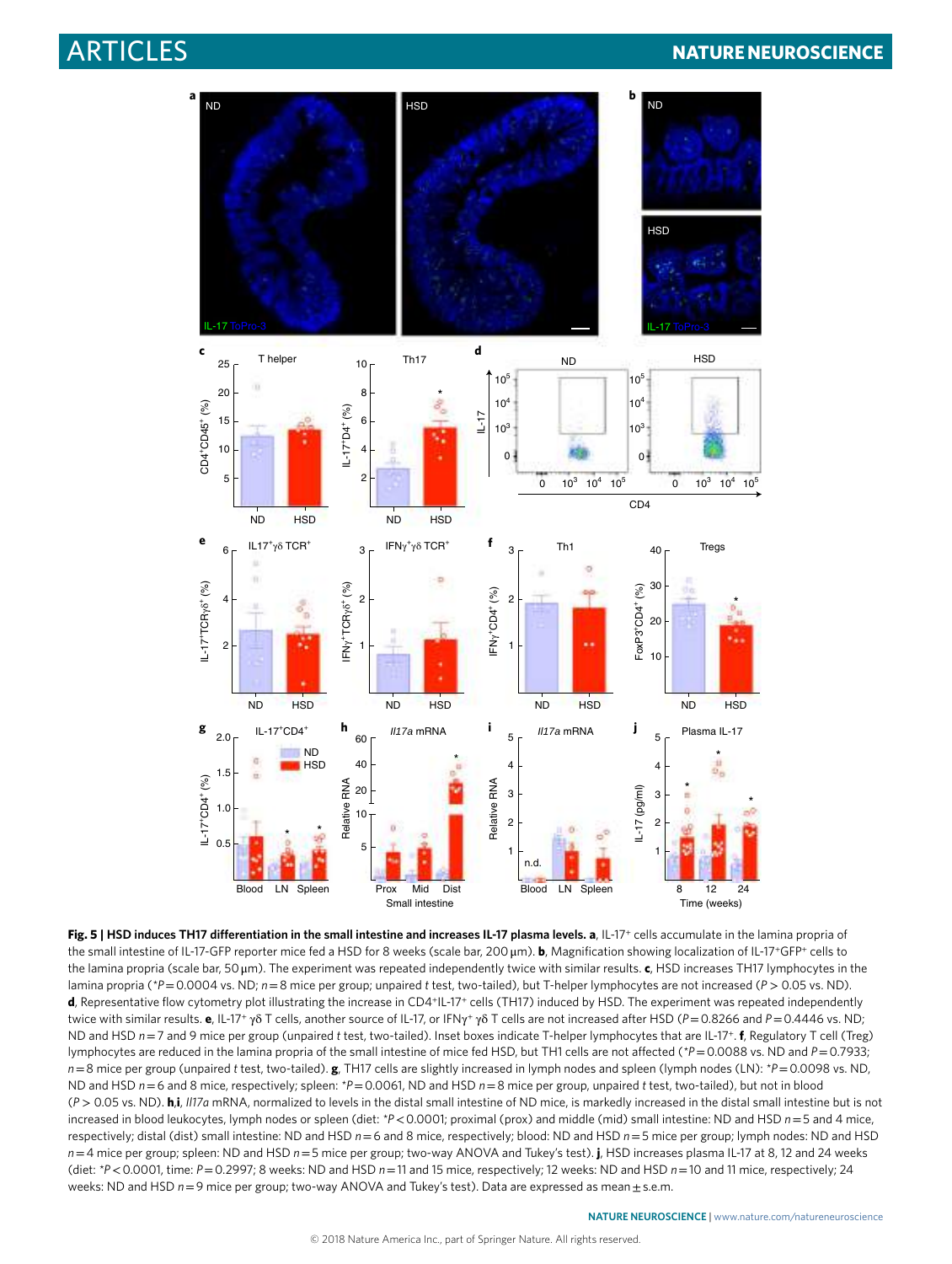

<span id="page-6-0"></span>**Fig. 6 | The neurovascular and cognitive effects of HSD are not observed in mice lacking IL-17 or lymphocytes (***Rag1***−/− mice). a**,**b**, *Il17a* mRNA in the distal small intestine and plasma IL-17 are not detectable (n.d.) in *Il17a*−/− mice on HSD for 12 weeks (diet: *\*P*< 0.0001, genotype: *\*P*< 0.0001, mRNA: wildtype (WT) ND and HSD *n*= 6 and 8 mice, respectively, *Il17a*−/− ND and HSD *n*= 5 mice per group; plasma: WT ND and HSD *n*= 12 and 10 mice per group, *Il17a*−/− ND and HSD *n*= 5 mice per group; two-way ANOVA plus Tukey's test). **c**,**d**, The attenuation of the response to ACh and cognitive impairment induced by HSD are ameliorated in *Il17a*−/− mice (ACh: diet: *\*P*= 0.0003, genotype: *\*P*= 0.0189; WT ND and HSD *n*= 6 and 8 mice, respectively, *Il17a*−/<sup>−</sup> ND and HSD *n*= 4 and 7 mice per group; novel object recognition task (NOR): diet: *\*P*= 0.0007, genotype: *\*P*= 0.0202; WT ND and HSD *n*= 15 and 12 mice per group, *Il17a*−/− ND and HSD *n*= 14 and 13 mice per group; two-way ANOVA and Tukey's test). **e**, eNOS inhibitory phosphorylation induced by HSD is not present in pial microvascular preparations of *Il17a*−/− mice (*P*= 0.8043 vs. ND; microvessels from 6 ND and 8 HSD mice per group; unpaired *t* test, two-tailed). **f**,**g**, *Il17a* mRNA and plasma IL-17 are not detectable in *Rag1*−/− mice on HSD for 12 weeks (diet: *\*P*< 0.0001, genotype: *\*P*< 0.0001, mRNA: WT ND and HSD *n* = 6 and 8 mice, respectivley, *Rag1*<sup>−/</sup>− ND and HSD *n* = 5 mice per group; plasma: WT ND and HSD *n* = 12 and 10 mice, respectively, *Rag1*−/− ND and HSD *n*= 5 mice per group; two-way ANOVA plus Tukey's test). **h**,**i**, The attenuation of the response to ACh and the attendant cognitive impairment induced by HSD are not observed in *Rag1*−/− mice (ACh: diet: *\*P*< 0.0001, genotype: *\*P*= 0.0035; WT ND and HSD *n*= 5 and 10 mice, respectively, *Rag1*−/− ND and HSD *n*= 8 mice per group; NOR: diet: *\*P*= 0.0046, denotype: *\*P*= 0.0496; WT ND and HSD *n*= 10 and 11 mice, respectively, *Rag1*−/− ND and HSD *n*= 15 and 14 mice per group; two-way ANOVA and Tukey's test). **j**, HSD fails to increase eNOS inhibitory phosphorylation in *Rag1*−/<sup>−</sup> mice (*P*= 0.2330 vs. ND; microvessels isolated from 4 ND and 5 HSD mice per group; unpaired *t* test, two-tailed). Data were obtained from 2 independent experiments and are expressed as mean ± s.e.m. Immunoblots in **e** and **j** are cropped; full gel pictures for immunoblots are shown in Supplementary Fig. 12.

to inhibitory eNOS phosphorylation and reduced NO production. These neurovascular alterations eventually led to cognitive impairment affecting different cognitive domains. The harmful effects of HSD were abrogated by returning the mice to a normal diet, pointing to reversibility of the vascular dysfunction and cognitive impairment. Furthermore, the endothelial and cognitive dysfunction, as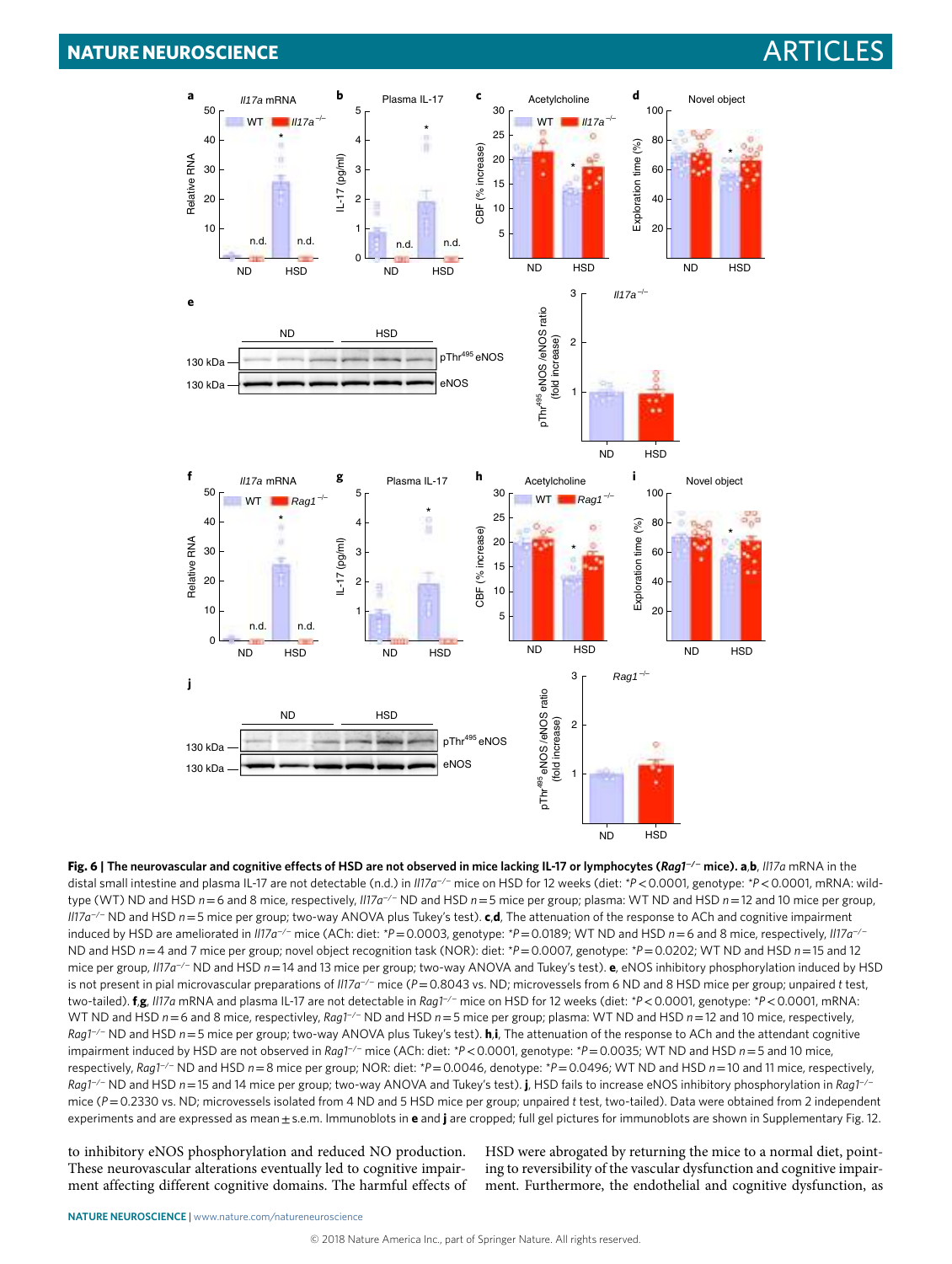

<span id="page-7-0"></span>**Fig. 7 | The neurovascular and the cognitive effects of HSD are prevented by IL-17-neutralizing antibodies and reproduced by IL-17 administration in mice fed a normal diet. a**,**b**, Systemic (i.p.) administration of IL-17 neutralizing antibodies prevents the endothelial dysfunction and cognitive deficits of chronic (12 weeks) HSD (ACh: diet: *\*P*= 0.0013, treatment: *\*P*= 0.0062; ND IgG and anti-IL-17 *n*= 6 and 5 mice per group, HSD IgG and anti-IL-17 *n*= 7 mice per group; NOR: diet: *\*P*= 0.0003, treatment: *\*P*= 0.0374; ND IgG and anti-IL-17 *n*= 10 mice per group, HSD IgG and anti-IL-17 *n*= 8 and 10 mice per group; two-way ANOVA and Tukey's test). **c**, eNOS inhibitory phosphorylation is not increased in HSD mice injected with IL-17-neutralizing antibodies ( $P$  = 0.3717 vs. ND; microvessels isolated from 6 ND and 8 HSD mice per group; unpaired *t* test, two-tailed). **d**, Systemic administration of exogenous IL-17 (i.p.) for 1 week increases plasma IL-17 to the same level as HSD (*\*P*= 0.0137 vs. ND; ND *n*= 9, HSD *n*= 7, IL-17 *n*= 5 mice per group; one-way ANOVA and Tukey's test). **e**, IL-17 and attenuates the CBF response to ACh (*\*P*= 0.003 vs. Veh; Veh *n*= 6, IL-17 *n*= 8 mice per group; unpaired *t* test, two-tailed). **f**, IL-17 attenuates the performance at the novel object (\*P = 0.0422 vs. Veh; Veh and IL-17 *n*= 10 mice per group; unpaired *t* test, two-tailed). **g**, IL-17 increases eNOS phosphorylation on Thr<sup>495</sup> in cerebral blood vessels (\* $P = 0.0473$  vs. ND; microvessels isolated from 4 Veh and IL-17 mice per group; unpaired *t* test, two-tailed). Data are expressed as mean ± s.e.m. Immunoblots in **c** and **g** are cropped; full gel pictures for immunoblots are shown in Supplementary Fig. 13.

well as the vascular NO deficit, were abrogated by treatment with the NO precursor l-arginine, providing further evidence for the involvement of endothelial NO in the cerebrovascular and cognitive effects of HSD. These observations unveil a previously undescribed

# Articles **NATuRe NeuRosCIenCe**

impact of HSD on resting cerebral perfusion, neurovascular regulation and cognitive function, independent of effects on arterial pressure and potentially reversible.

Since HSD leads to TH17 polarization in the small intestine, we tested the hypothesis that the cerebrovascular and cognitive effects of HSD were related to the attendant intestinal immune response. As anticipated, HSD induced TH17 expansion and IL-17 upregulation in the distal small intestine and in lymphoid organs, but not in brain or meninges. Notably, we found no evidence of cerebrovascular inflammation, ruling out the possibility that the vascular and cognitive effects may have been due to direct action of immune cells on the brain or blood vessels leading to a harmful inflammatory response. Rather, we observed a marked and sustained increase in circulating IL-[17](#page-9-7), a potentially vasotoxic cytokine $17,18$ . Therefore, we explored the possibility that the deleterious vascular effects of HSD were caused by IL-17. Consistent with this hypothesis, we found that genetic deletion of IL-17 or systemic administration of IL-17-neutralizing antibodies prevented inhibitory eNOS phosphorylation, cerebrovascular dysfunction and cognitive deficits, whereas administration of recombinant IL-17 reproduced these effects in mice fed a normal diet. In vitro studies confirmed the harmful effects of IL-17 on endothelial function. Thus, exposure of mouse or human cerebral endothelial cells to IL-17 induced eNOS inhibitory phosphorylation and reduced the NO production evoked by ACh, effects prevented by inhibition of ROCK, a kinase responsible for eNOS inhibitory phosphorylation<sup>40</sup>. Finally, systemic administration of a ROCK inhibitor did not affect the elevation in plasma IL-17, but prevented eNOS phosphorylation, neurovascular dysfunction and cognitive deficits, attesting to the key role of this kinase in the vascular and cognitive effects of IL-17 in the setting of HSD. These findings, collectively, reveal a gut–brain axis whereby dietary salt induces cognitive impairment through adaptive immune changes initiated in the gut and leading to cerebrovascular endothelial dysfunction and cognitive deficits (Supplementary Fig. 11).

HSD induced a marked dysfunction of endothelial vasoactivity with reduced endothelial NO production and cognitive impairment. Endothelial dysfunction may lead to cognitive impairment by reducing resting CBF and altering microvascular flow distribution<sup>42</sup>. Accordingly, cerebral hypoperfusion and vascular dysregulation play a key role in cognitive impairment, both in animal models and in humans<sup>43</sup>. However, a unique feature of the neurovascular dysfunction induced by HSD is that it predominantly affects the endothelium. This is at variance with the cerebrovascular changes underlying cognitive impairment in models of amyloid pathology, inherited vasculopathies or hypertension $14,37$ , in which a more global alteration in cerebrovascular function is observed. In addition to its vascular effects, endothelial NO is also a potent neuromodulator, required for long-term potentiation and memory formation<sup>[42](#page-9-32),44</sup>. Although earlier studies attributed these effects to eNOS expression in neurons, later investigations confirmed the exclusive endothelial localization of this enzyme and implicated tonic NO production by endothelial cells in hippocampal long-term potentiation<sup>44</sup>. Therefore, eNOS dysfunction could also contribute to cognitive impairment by reducing baseline NO levels needed for normal hippocampal function.

IL-17 binds endothelial IL-17 receptors, leading to activation of signaling pathways involved in inflammation (NF-κB, MAPK, C/EBP)<sup>45</sup>. However, we did not observe evidence of vascular inflammation in mice fed HSD or in cerebral endothelial cells treated with IL-17, suggesting that the observed endothelial dysfunction was not a consequence of a nonspecific inflammatory response. Rather, the dysfunction was associated with inhibitory eNOS phosphorylation attributable to ROCK activation. In a model of hypertension induced by IL-17 administration, ROCK activation and inhibitory eNOS phosphorylation were also observed in the aorta<sup>[18](#page-9-8)</sup>, but the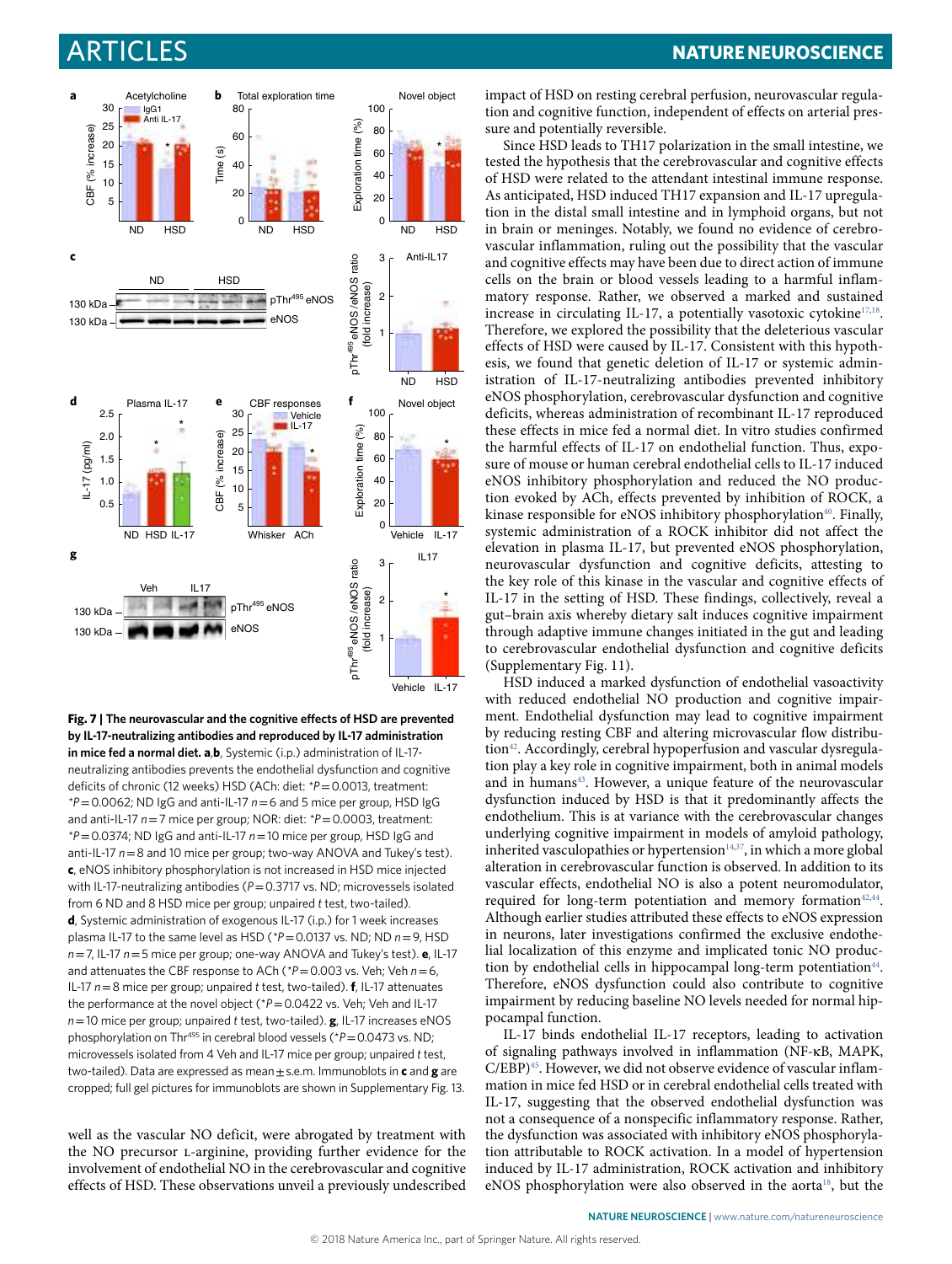## **NATURE NEUROSCIENCE** And the second second second second second second second second second second second second second second second second second second second second second second second second second second second sec



<span id="page-8-9"></span>**Fig. 8 | IL-17 suppresses NO production via ROCK, and ROCK inhibition ameliorates the neurovascular and cognitive dysfunction of HSD. a**,**b**, IL-17 induces eNOS phosphorylation at Thr495 (*\*P*< 0.0001 vs. vehicle 0 IL-17, *n*= 3–6 independent experiments; one-way ANOVA and Tukey's test). **c**, IL-17 attenuates the increase in NO induced by ACh in mouse brain endothelial cell cultures. The attenuation by IL-17 of the ACh-induced NO increase is prevented by coadministration of Y27632 (5 μM), but not by inhibitors of ERK (PD98059; 10 μM) or PKC (Go6976; 1 μM). NO increase: *\*P*= 0.0156, treatment: *\*P*< 0.0001; *n*= 3–6 independent experiments per group; repeated-measures two-way ANOVA and Tukey's test). **d**, Systemic administration of Y27632 does not affect the elevation in plasma IL-17 induced by 12 weeks of HSD (diet: *\*P*< 0.0001, treatment: *P*= 0.5559, ND Veh and Y27632 *n*= 9 and 5 mice per group, HSD Veh and Y27632 *n*= 7 and 9 mice per group; two-way ANOVA and Tukey's test). **e**, MAP is also not affected (ND Veh and Y27632 *n*= 6 and 5 mice per group, HSD Veh and Y27632 *n*= 6 and 8 mice per /group). **f**, Y27632 prevents the attenuation of the CBF response to ACh induced by HSD (diet: *\*P*< 0.0001, treatment: *\*P*= 0.0364, ND Veh and Y27632 *n*= 6 mice per group, HSD Veh and Y27632 *n*= 6 and 8 mice per group; two-way ANOVA and Tukey's test). **g**, Y27632 prevents the behavioral dysfunction induced by HSD (diet: *\*P*= 0.0486, ND Veh and Y27632 *n*= 11 and 10 mice per group, HSD Veh and Y27632 *n*= 11 and 11 mice per group; two-way ANOVA and Tukey's test). **h**, Y27632 blocks the increase in eNOS phosphorylation induced by HSD (*P*= 0.5761 vs. ND; microvessels isolated from 5 ND and 9 HSD mice per group; unpaired *t* test, two-tailed). Data were derived from 3 independent experiments and are expressed as mean ± s.e.m. Immunoblots in **a** and **h** are cropped; full gel pictures for immunoblots are shown in Supplementary Figs. 13 and 14.

signaling steps through which circulating IL-17 leads to endothelial ROCK activation remain to be defined. Irrespective of the mechanisms of ROCK activation by IL-17, the endothelial dysfunction and cognitive deficits induced by HSD are abrogated by ROCK inhibition despite the elevation in plasma IL-17, indicating that circulating IL-17 is unable to induce cognitive impairment in the absence of endothelial dysfunction. Thus, our data highlight the critical importance of cerebral endothelial function in cognitive health.

These data have implications that go beyond the pathology associated with HSD. Our findings suggest that the IL-17–ROCK pathway is a putative therapeutic target to counteract the deleterious cerebrovascular and cognitive effects of HSD and of other conditions associated with TH17 polarization. Activation of the TH17 cell–IL-17 pathway is observed in a number of diseases associated with cerebrovascular dysfunction, including, for example, multiple sclerosis, rheumatoid arthritis, psoriasis and inflammatory bowel disease<sup>[46](#page-9-36)-[49](#page-9-37)</sup>. Counteracting the deleterious effects of IL-17-ROCK on the cerebral endothelium would be beneficial to reduce cardiovascular risk in these conditions.

In conclusion, we have demonstrated that HSD induces a TH17 response in the gut that leads to increases in circulating IL-17, which, in turn, acts on cerebral endothelial cells to suppress endothelial NO production, leading to reductions in cerebral perfusion and cognitive dysfunction. While these findings highlight the key role of cerebral endothelial function in brain health, they also unveil a previously undescribed gut–brain axis whereby dietary habits compromise the brain microvasculature, leading to altered brain function and cognitive impairment.

#### **Methods**

Methods, including statements of data availability and any associated accession codes and references, are available at [https://doi.](https://doi.org/10.1038/s41593-017-0059-z) [org/10.1038/s41593-017-0059-z.](https://doi.org/10.1038/s41593-017-0059-z)

Received: 18 February 2017; Accepted: 1 December 2017; Published: xx xx 3x xxxxxxxx 3x18

#### **References**

- <span id="page-8-0"></span>1. Mozafarian, D. et al. Global sodium consumption and death from cardiovascular causes. *N. Engl. J. Med.* **371**, 624–634 (2014).
- <span id="page-8-1"></span>2. Zemel, M. B. & Sowers, J. R. Salt sensitivity and systemic hypertension in the elderly. *Am. J. Cardiol.* **61**, 7H–12H (1988).
- <span id="page-8-2"></span>3. Farquhar, W. B., Edwards, D. G., Jurkovitz, C. T. & Weintraub, W. S. Dietary sodium and health: more than just blood pressure. *J. Am. Coll. Cardiol.* **65**, 1042–1050 (2015).
- <span id="page-8-3"></span>4. Appel, L. J. et al. The importance of population-wide sodium reduction as a means to prevent cardiovascular disease and stroke: a call to action from the American Heart Association. *Circulation* **123**, 1138–1143 (2011).
- <span id="page-8-4"></span>5. Institute of Medicine (US) Committee on Strategies to Reduce Sodium Intake. *Strategies to Reduce Sodium Intake in the United States*. (Henney, J.E., Taylor, C.L. & Boon, C.S. eds.) (National Academies Press, Washington DC, 2010).
- <span id="page-8-5"></span>6. Kotchen, T. A., Cowley, A. W. Jr. & Frohlich, E. D. Salt in health and disease—a delicate balance. *N. Engl. J. Med.* **368**, 1229–1237 (2013).
- <span id="page-8-6"></span>Nicholls, M. G. Population-wide dietary sodium restriction: a cautious view. *Curr. Hypertens. Rep.* **13**, 325–327 (2011).
- <span id="page-8-7"></span>8. Oh, Y. S. et al. National Heart, Lung, and Blood Institute Working Group report on salt in human health and sickness: building on the current scientifc evidence. *Hypertension* **68**, 281–288 (2016).
- <span id="page-8-8"></span>9. Heye, A. K. et al. Blood pressure and sodium: association with MRI markers in cerebral small vessel disease. *J. Cereb. Blood Flow. Metab.* **36**, 264–274 (2016).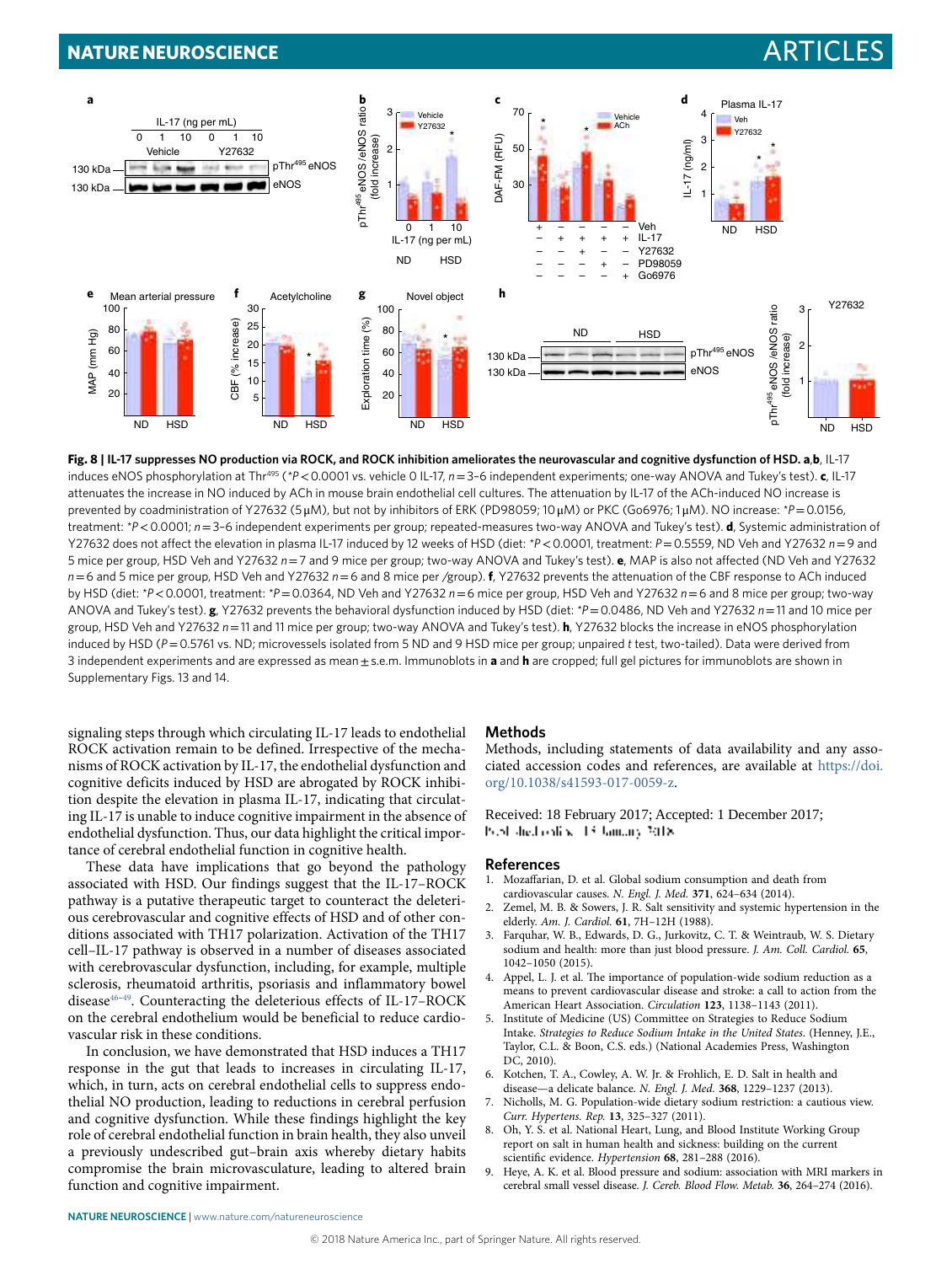# Articles **NATuRe NeuRosCIenCe**

- <span id="page-9-0"></span>10. Strazzullo, P., D'Elia, L., Kandala, N.-B. & Cappuccio, F. P. Salt intake, stroke, and cardiovascular disease: meta-analysis of prospective studies. *Br. Med. J.* **339**, b4567 (2009).
- <span id="page-9-1"></span>11. Boegehold, M. A. The effect of high salt intake on endothelial function: reduced vascular nitric oxide in the absence of hypertension. *J. Vasc. Res.* **50**, 458–467 (2013).
- <span id="page-9-2"></span>12. Cosic, A. et al. Attenuated fow-induced dilatation of middle cerebral arteries is related to increased vascular oxidative stress in rats on a short-term high salt diet. *J. Physiol. (Lond.)* **594**, 4917–4931 (2016).
- <span id="page-9-3"></span>13. Iadecola, C. The neurovascular unit coming of age: a journey through neurovascular coupling in health and disease. *Neuron* **96**, 17–42 (2017).
- <span id="page-9-4"></span>14. Iadecola, C. The pathobiology of vascular dementia. *Neuron* 80, 844–866 (2013).
- <span id="page-9-5"></span>15. Kleinewietfeld, M. et al. Sodium chloride drives autoimmune disease by the induction of pathogenic TH17 cells. *Nature* **496**, 518–522 (2013).
- <span id="page-9-6"></span>16. Wu, C. et al. Induction of pathogenic TH17 cells by inducible salt-sensing kinase SGK1. *Nature* **496**, 513–517 (2013).
- <span id="page-9-7"></span>17. Kebir, H. et al. Human TH17 lymphocytes promote blood-brain barrier disruption and central nervous system infammation. *Nat. Med.* **13**, 1173–1175 (2007).
- <span id="page-9-8"></span>18. Nguyen, H. et al. Interleukin-17 causes Rho-kinase-mediated endothelial dysfunction and hypertension. *Cardiovasc. Res.* **97**, 696–704 (2013).
- <span id="page-9-9"></span>19. Powles, J. et al. Global, regional and national sodium intakes in 1990 and 2010: a systematic analysis of 24 h urinary sodium excretion and dietary surveys worldwide. *BMJ Open.* **3**, e003733 (2013).
- <span id="page-9-10"></span>20. Cochet, H. et al. Comprehensive phenotyping of salt-induced hypertensive heart disease in living mice using cardiac magnetic resonance. *Eur. Radiol.* **23**, 332–338 (2013).
- <span id="page-9-11"></span>21. Schlote, J. et al. Cardiovascular and renal efects of high salt diet in GDNF+/- mice with low nephron number. *Kidney Blood Press. Res.* **37**, 379–391 (2013).
- <span id="page-9-12"></span>22. Jackman, K. A. et al. Dichotomous efects of chronic intermittent hypoxia on focal cerebral ischemic injury. *Stroke* **45**, 1460–1467 (2014).
- <span id="page-9-13"></span>23. Toda, N., Ayajiki, K. & Okamura, T. Cerebral blood fow regulation by nitric oxide: recent advances. *Pharmacol. Rev.* **61**, 62–97 (2009).
- <span id="page-9-14"></span>24. Wang, G. et al. Angiotensin II slow-pressor hypertension enhances NMDA currents and NOX2-dependent superoxide production in hypothalamic paraventricular neurons. *Am. J. Physiol. Regul. Integr. Comp. Physiol.* **304**, R1096–R1106 (2013).
- <span id="page-9-15"></span>25. Chen, B. R., Kozberg, M. G., Bouchard, M. B., Shaik, M. A. & Hillman, E. M. C. A critical role for the vascular endothelium in functional neurovascular coupling in the brain. *J. Am. Heart Assoc.* **3**, e000787 (2014).
- <span id="page-9-16"></span>26. Poggesi, A., Pasi, M., Pescini, F., Pantoni, L. & Inzitari, D. Circulating biologic markers of endothelial dysfunction in cerebral small vessel disease: a review. *J. Cereb. Blood Flow. Metab.* **36**, 72–94 (2016).
- <span id="page-9-17"></span>27. Cohen, S. J. et al. The rodent hippocampus is essential for nonspatial object memory. *Curr. Biol.* **23**, 1685–1690 (2013).
- <span id="page-9-18"></span>28. Barnes, C. A. Memory deficits associated with senescence: a neurophysiological and behavioral study in the rat. *J. Comp. Physiol. Psychol.* **93**, 74–104 (1979).
- <span id="page-9-19"></span>29. Deacon, R. M. Assessing nest building in mice. *Nat. Protoc.* **1**, 1117–1119 (2006).
- <span id="page-9-20"></span>30. Rosenblum, W. I., Nelson, G. H. & Shimizu, T. L-Arginine sufusion restores response to acetylcholine in brain arterioles with damaged endothelium. *Am. J. Physiol.* **262**, H961–H964 (1992).
- <span id="page-9-21"></span>31. Harris, M. B. et al. Reciprocal phosphorylation and regulation of endothelial nitric-oxide synthase in response to bradykinin stimulation. *J. Biol. Chem.* **276**, 16587–16591 (2001).
- <span id="page-9-22"></span>32. Smith, L., Payne, J. A., Sedeek, M. H., Granger, J. P. & Khalil, R. A. Endothelin-induced increases in Ca2+ entry mechanisms of vascular contraction are enhanced during high-salt diet. *Hypertension* **41**, 787–793 (2003).
- <span id="page-9-23"></span>33. Faraco, G. et al. Circulating endothelin-1 alters critical mechanisms regulating cerebral microcirculation. *Hypertension* **62**, 759–766 (2013).
- <span id="page-9-24"></span>34. Benakis, C. et al. Commensal microbiota afects ischemic stroke outcome by regulating intestinal γδ T cells. *Nat. Med.* **22**, 516–523 (2016).
- <span id="page-9-25"></span>35. Hernandez, A. L. et al. Sodium chloride inhibits the suppressive function of FOXP3+ regulatory T cells. *J. Clin. Invest.* **125**, 4212–4222 (2015).
- <span id="page-9-26"></span>36. Kipnis, J. Multifaceted interactions between adaptive immunity and the central nervous system. *Science* **353**, 766–771 (2016).
- <span id="page-9-27"></span>37. Faraco, G. et al. Perivascular macrophages mediate the neurovascular and cognitive dysfunction associated with hypertension. *J. Clin. Invest.* **126**, 4674–4689 (2016).
- <span id="page-9-28"></span>38. Binger, K. J. et al. High salt reduces the activation of IL-4- and IL-13 stimulated macrophages. *J. Clin. Invest.* **125**, 4223–4238 (2015).
- <span id="page-9-29"></span>39. Mandala, S. et al. Alteration of lymphocyte trafficking by sphingosine-1phosphate receptor agonists. *Science* **296**, 346–349 (2002).
- <span id="page-9-30"></span>40. Sugimoto, M. et al. Rho-kinase phosphorylates eNOS at threonine 495 in endothelial cells. *Biochem. Biophys. Res. Commun.* **361**, 462–467 (2007).
- <span id="page-9-31"></span>41. Guterbaum, T. J. et al. Endothelial nitric oxide synthase phosphorylation at Threonine 495 and mitochondrial reactive oxygen species formation in response to a high  $H_2O_2$  concentration. *J. Vasc. Res.* 50, 410-420 (2013).
- <span id="page-9-32"></span>42. Katusic, Z. S. & Austin, S. A. Endothelial nitric oxide: protector of a healthy mind. *Eur. Heart J.* **35**, 888–894 (2014).
- <span id="page-9-33"></span>43. Love, S. & Miners, J. S. Cerebral hypoperfusion and the energy defcit in Alzheimer's disease. *Brain Pathol.* **26**, 607–617 (2016).
- <span id="page-9-34"></span>44. Garthwaite, J. Concepts of neural nitric oxide-mediated transmission. *Eur. J. Neurosci.* **27**, 2783–2802 (2008).
- <span id="page-9-35"></span>45. Gu, C., Wu, L. & Li, X. IL-17 family: cytokines, receptors and signaling. *Cytokine* **64**, 477–485 (2013).
- <span id="page-9-36"></span>46. Tablazon, I. L. D., Al-Dabagh, A., Davis, S. A. & Feldman, S. R. Risk of cardiovascular disorders in psoriasis patients: current and future. *Am. J. Clin. Dermatol.* **14**, 1–7 (2013).
- 47. Liou, T.-H. et al. Risk of stroke in patients with rheumatism: a nationwide longitudinal population-based study. *Sci. Rep.* **4**, 5110 (2014).
- 48. Ferro, J. M., Oliveira, S. N. & Correia, L. Neurologic manifestations of infammatory bowel diseases. *Handb. Clin. Neurol.* **120**, 595–605 (2014).
- <span id="page-9-37"></span>49. Marshall, O. et al. Impaired cerebrovascular reactivity in multiple sclerosis. *JAMA Neurol.* **71**, 1275–1281 (2014).

#### **Acknowledgements**

We gratefully acknowledge support from the Feil Family Foundation. This work was supported by National Institutes of Health grants R37-NS089323 (C.I.) and 1R01-NS095441 (C.I.), by a Scientist Development Grant from the American Heart Association (G.F.) and by a network grant from the Fondation Leducq (Sphingonet) (C.I., J.A., G.F.).

#### **Author contributions**

Study design: C.I., J.A. and G.F. Conducting experiments and acquiring data: G.F., D.B., L.G.B., G.W., G.R., H.C., I.B., M.M.S., S.G.S., K.K., Y.S., M.M. and H.V. Analyzing data: G.F., D.B., G.W., H.C., I.B., M.M.S. and K.K. Writing the manuscript: G.F. and C.I.

#### **Competing interests**

The authors declare no competing financial interests.

#### **Additional information**

**Supplementary information** is available for this paper at [https://doi.org/10.1038/](https://doi.org/10.1038/s41593-017-0059-z) [s41593-017-0059-z.](https://doi.org/10.1038/s41593-017-0059-z)

**Reprints and permissions information** is available at [www.nature.com/reprints](http://www.nature.com/reprints).

**Correspondence and requests for materials** should be addressed to C.I.

**Publisher's note:** Springer Nature remains neutral with regard to jurisdictional claims in published maps and institutional affiliations.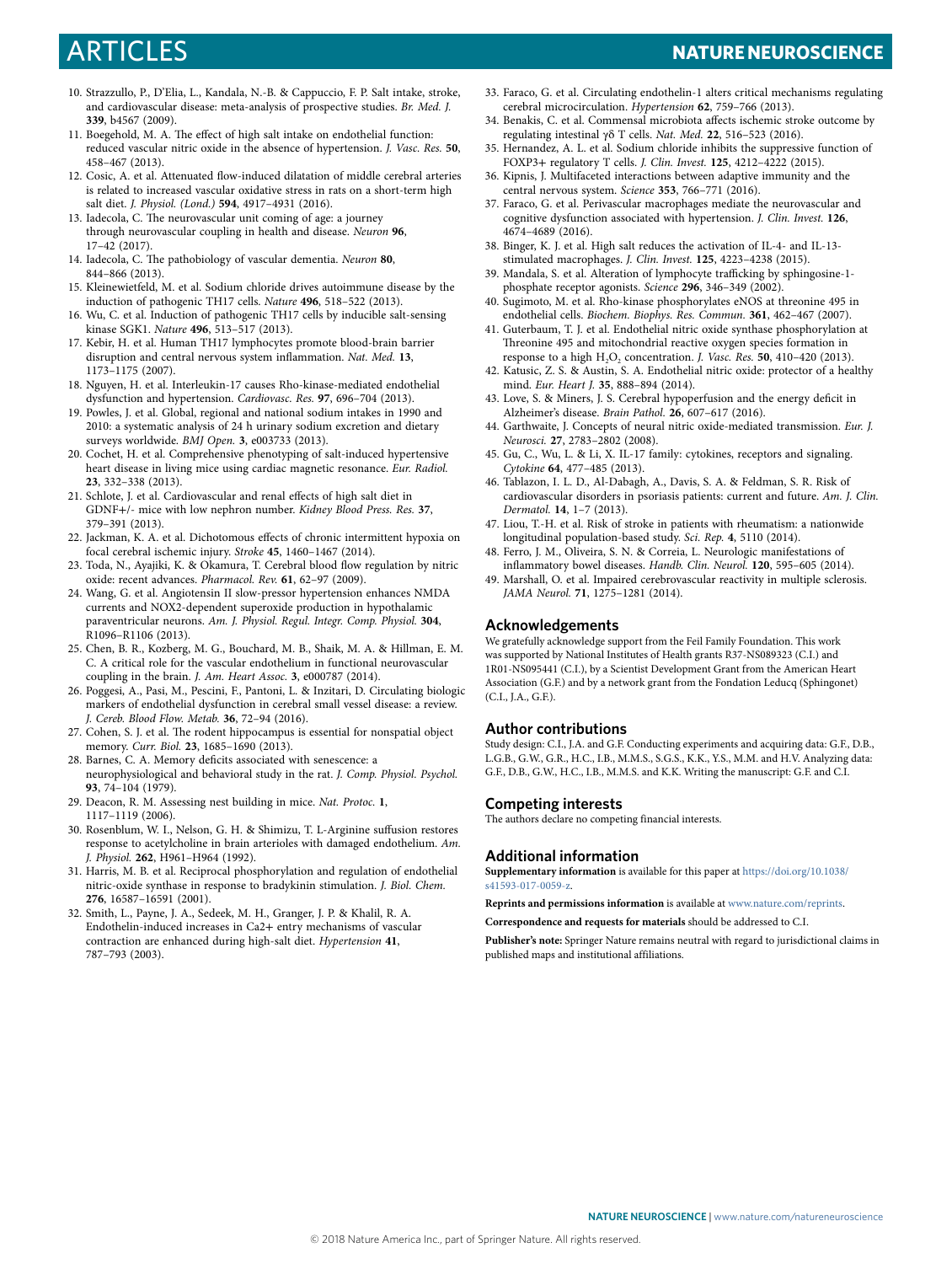# **NATURE NEUROSCIENCE** And the second second second second second second second second second second second second second second second second second second second second second second second second second second second sec

#### **Methods**

**Mice.** All procedures were approved by the institutional animal care and use committee of Weill Cornell Medicine (Animal protocol number: 0807-777A). Studies were conducted according to the ARRIVE guidelines [\(https://www.nc3rs.](https://www.nc3rs.org.uk/arrive-guidelines) [org.uk/arrive-guidelines](https://www.nc3rs.org.uk/arrive-guidelines)), in the following lines of male mice: C57BL/6 (JAX), B6.129S7-Rag1<sup>tm1Mom/J</sup> (*Rag1<sup>-/-</sup>*, JAX Stock #002216), IL-17a<sup>tm1.1(icre)Stck/J</sup> (*Il17a<sup>-/</sup>* JAX Stock #016869) and C57BL/6-IL-17a<sup>tm1Bcgen/J</sup> (IL-17GFP, JAX Stock #018472). See also the Life Sciences Reporting Summary for additional details.

**High salt diet.** Mice (8 weeks old) received normal chow (0.5% NaCl) and tap water ad libitum (normal diet) or sodium-rich chow (4% or 8% NaCl) and tap water containing 1% NaCl ad libitum (HSD) for 4 to 24 weeks according to the experiment. We used 12- to13-month-old C57BL/6 male mice in the experiments aimed at evaluating the interaction between aging and HSD.

In vivo treatments. L-Arginine (10 g/L; Sigma) was administered in the drinking water starting at week 8 of HSD and continuing until week 12. Normal and HSD mice were treated (every three days; i.p.) with 100μg/mouse of anti-IL-17A (Clone 17F3; bioXcell) or mouse IgG1 isotype control (Clone MOPC-21; bioXcell) antibodies for the last two weeks of the HSD treatment period (12 weeks) prior to behavioral or cerebrovascular studies. The same length and timing of administration were used in the experiments with Rho-kinase inhibitor Y27632 (10mg/kg; Tocris). FTY720 (1mg/kg; Cayman Chemical) was injected i.p. three times every 3 d during the last two weeks of the HSD treatment period (12 weeks) and CBF studies. Clodronate was injected i.c.v. as previously described<sup>[37](#page-9-27)</sup> 1 week prior to termination of the 12-week HSD treatment period. rIL-17A (1μg/d; Peprotech) or vehicle was administered i.p. for 1 week in mice fed ND, and CBF response and behavior were assessed.

**General surgical procedures for CBF studies.** Mice were anesthetized with isoflurane (induction, 5%; maintenance,  $2\%)^{37}$  $2\%)^{37}$  $2\%)^{37}$ . The trachea was intubated and mice were artificially ventilated with a mixture of  $N_2$  and  $O_2$ . One of the femoral arteries was cannulated for recording mean arterial pressure (MAP) and collecting blood samples. Rectal temperature was maintained at 37 °C. End tidal CO<sub>2</sub>, monitored by a  $\mathrm{CO}_2$  analyzer (Capstar-100, CWE Inc.), was maintained at 2.6–2.7% to provide a pCO<sub>2</sub> of 30-40 mmHg and a pH of 7.3-7.4<sup>37</sup>. After surgery, isoflurane was discontinued and anesthesia was maintained with urethane (750mg/kg, i.p.) and chloralose (50mg/kg, i.p.). Throughout the experiment, the level of anesthesia was monitored by testing motor responses to tail pinch.

**Monitoring cerebral blood flow.** A small craniotomy  $(2 \times 2 \text{ mm})$  was performed to expose the parietal cortex, the dura was removed and the site was superfused with Ringer's solution (37°C; pH 7.3-7.4)<sup>37</sup>. CBF was continuously monitored at the site of superfusion with a laser-Doppler probe (Perimed) positioned stereotaxically ~0.5mm above the cortical surface and connected to a data acquisition system (PowerLab). CBF values were expressed as percentage increases relative to the resting level<sup>33</sup>

**Protocol for CBF experiments.** After MAP and blood gases were stable, CBF responses were recorded. To minimize the confounding effects of anesthesia on vascular reactivity, the time interval between the administration of urethanechloralose and the testing of CBF responses was kept consistent among the different groups of mice studied<sup>33</sup>. The whisker-barrel cortex was activated for 60 s by stroking the contralateral vibrissae, and the evoked changes in CBF were recorded. We recorded CBF in the regions of the somatosensory cortex exhibiting the maximal increases in CBF, as verified by mapping the cortical surface at different sites. The whiskers were activated until the CBF signal reached a stable plateau. The endothelium-dependent vasodilator acetylcholine (ACh; 10µM; Sigma), or the smooth muscle relaxant adenosine (400µM; Sigma) were superfused on the exposed neocortex for 5 min, and the associated CBF changes were recorded<sup>37</sup>.

**Measurement of resting CBF by ASL-MRI.** CBF was assessed quantitatively using arterial spin labeling magnetic resonance imaging (ASL-MRI), performed on a 7.0-tesla 70/30 Bruker Biospec small-animal MRI system with 450mT/m gradient amplitude and a  $4,500 \, \text{T} \cdot \text{m}^{-1} \cdot \text{s}^{-1}$  slew rate<sup>22</sup>. A volume coil was used for transmission and a surface coil for reception. Anatomical localizer images were acquired to find the transversal slice approximately corresponding to bregma + 0.5mm. This position was used for subsequent ASL-MRI, which was based on a flow-sensitive alternating inversion recovery rapid acquisition with relaxation enhancement (FAIR-RARE) pulse sequence labeling the inflowing blood by global inversion of the equilibrium magnetization. One axial slice was acquired with a field of view of  $15\times15\,\text{mm}$  , spatial resolution of  $0.117\times0.117\times1\,\text{mm}$  , TE of 5.368ms, effective TE of 48.32ms, recovery time of 10 s, and a RARE factor of 72. Twenty-two turbo inversion recovery values ranging from 30 to 2,300 ms were used, and the inversion slab thickness was 4mm. The ASL images were analyzed by ImageJ and the average CBF value is reported in mL per 100 g of tissue per min.

**Cell suspension preparation from lymph nodes, spleen and blood.** At the indicated timepoints, mesenteric, axillary, inguinal, deep and superficial cervical lymph nodes were extracted, placed on a premoistened 70-µm cell strainer, gently triturated, washed with 10mL of PBS and spun at 500*g* for 7 mi[n34](#page-9-24). The cell suspension was then either stained for flow cytometry analysis or processed for analysis of intracellular cytokines. The spleen was removed, its epithelium was cut longitudinally and cells were isolated as described for the lymph nodes. Blood  $(150 \,\mu L)$  was drained from the submandibular venous plexus into heparinized tubes, incubated with erythrocytes lysis buffer and spun at 500*g* for7 min, and cells were stained for flow cytometry analysis<sup>34</sup>.

**Isolation of intestinal lamina propria mononuclear cells.** Mice were killed by anesthesia overdose, and small and large intestines were removed and separated. Peyer patches were cut out from the small intestine and both small and large intestines were completely cleaned of mesenteric fat and intestinal contents<sup>[34](#page-9-24)</sup>. Then intestines were opened longitudinally, washed of fecal contents with PBS, cut into approximately 1cm pieces and placed into 20mL of HBSS/10mM HEPES, 8% FBS, 4mM EDTA, 0.5mM DTT. Next intestinal pieces were washed three times in a shaking incubator set at 250rpm and at 37°C for 20min. After each round, intestinal pieces were vortexed for 20s and the cell suspension containing intraepithelial lymphocytes (IELs) was collected. Suspensions from the three washes of IELs were combined and filtered over 0.3g of prewashed nylon wool placed into a 10-mL syringe and then over a 70-µm strainer. Intestinal pieces were washed with complete PBS to remove EDTA, minced thoroughly with scissors and placed into 5 mL of 0.2mg/mL of collagenase D in HBSS/10mM HEPES with 5% of FBS. Then the intestinal pieces were digested at 250rpm and 37°C for 20min, followed by 20s of vortex<sup>34</sup>. The resulting cell suspension contained the LPMCs, and was filtered with a 40-µm nylon cell strainer; the strainer was washed with 10mL of PBS. LPMCs cell suspensions were spun at 500*g* for 10min at 4°C. Cell pellets were resuspended in 8mL 44% Percoll and overlaid on 5mL of 67% Percoll. Gradients were centrifuged at 500*g* for 20min at 4°C (without brake) and cells at the interface were collected and washed with 10mL of PBS. Cells were then spun at 500*g* for 10min at 4°C and cells were stained for flow cytometry analysis or used for in vitro stimulation.

**Isolation of brain leukocytes.** Isolation of brain leukocytes was performed as described<sup>34</sup>. Briefly, mice were anesthetized with pentobarbital and transcardially perfused with 20mL cold PBS. Brains were removed, olfactory bulbs and cerebella excised, and hemispheres separated. Both hemispheres were placed in a dounce containing 3mL RPMI-1640 medium (Sigma) with phenol red and gently homogenized. Then 4mL of RPMI-1640 and 3mL of 100% Percoll (final concentration 30% Percoll) were added and overlaid on 2mL of 70% Percoll. Gradients were centrifuged at 500*g* for 30min at 18 °C. Cells were recovered from the interface, washed twice with PBS, pooled (*n*=2 mice/sample) and either stained for flow cytometric analysis or stimulated in vitro for analysis of IL-17.

**Meningeal cell isolation.** Mice were anesthetized with pentobarbital and transcardially perfused with 20mL cold PBS. The upper portion of the skull was separated from the brain and the meninges were recovered from the interior of the skull bones, using a dissection microscope. Meninges were placed on the surface of a premoistened 70-μm cell strainer. Tissue was gently homogenized with the end of a 1-mL syringe plunger, washed with 10mL PBS and centrifuged at 500*g* for 7min. Cells were either stained for flow cytometric analysis or stimulated in vitro for analysis of IL-17.

**Flow cytometry analysis.** For surface marker analysis,  $1 \times 10^6$  cells approximately were resuspended in 50 µL of FACS buffer (PBS with 2% FBS and 0.05% NaN<sub>3</sub>). Cells were blocked with anti-CD16/CD32 for 10min at 4°C and then stained with the appropriate antibodies for 15minutes at 4°C. The following antibodies were used for extracellular staining: CD45 (clone 30F-11), CD4 (clone RM4-5), TCRβ (clone H57-597), TCRγδ (clone GL3), CD11b (clone M1/70), Ly6G (clone 1A8), CD11c (clone N418), NK1.1 (clone PK136) and CD19 (clone 6D5), all from Biolegend<sup>34</sup>. Cells were washed with FACS buffer, resuspended in 200 µL of FACS buffer and acquired in MACS Quant from Myltenyii Biotech. Analysis was performed with FlowJo. For intracellular staining, cells were first stained for extracellular markers as indicated above, and then fixed and permeabilized using fixation and permeabilization buffers from eBiosciences, following the manufacturer's instructions. Briefly, cells were fixed with fixation buffer for 30min at 4°C, washed with permeabilization buffer and incubated for 30min with the appropriate antibodies in permeabilization buffer at 4°C. The following antibodies were used for intracellular staining: FoxP3 (clone FJK-16s) and IL-17A (clone eBio17B7), both from eBiosciences. Finally cells were washed with permeabilization buffer and resuspended in FACS buffer, acquired in MACSQuant and analyzed with FlowJo<sup>34</sup>. Additionally, in other experiments endothelial cells (CD45<sup>lo</sup>/Ly6Chi) were sorted on a BD FACSAria II SORP (BD Bioscience) for mRNA analysis.

**In vitro stimulation for intracellular IL-17 analysis.** For IL-17 intracellular analysis, cells were isolated as indicated previously and resuspended in RPMI-1640 with 10% FBS and 100ng/mL of PMA, 1 µg/mL of ionomycin. Brefeldin A (3 µg/mL) was added when wild-type mice were used. Cells were incubated for 4h at 37 °C in the cell incubator, and then washed and stained as indicated previously for flow cytometry analysis<sup>34</sup>. Please see Supplementary Figure 15 for the flow cytometry gating strategy used for IL-17<sup>+</sup> cells.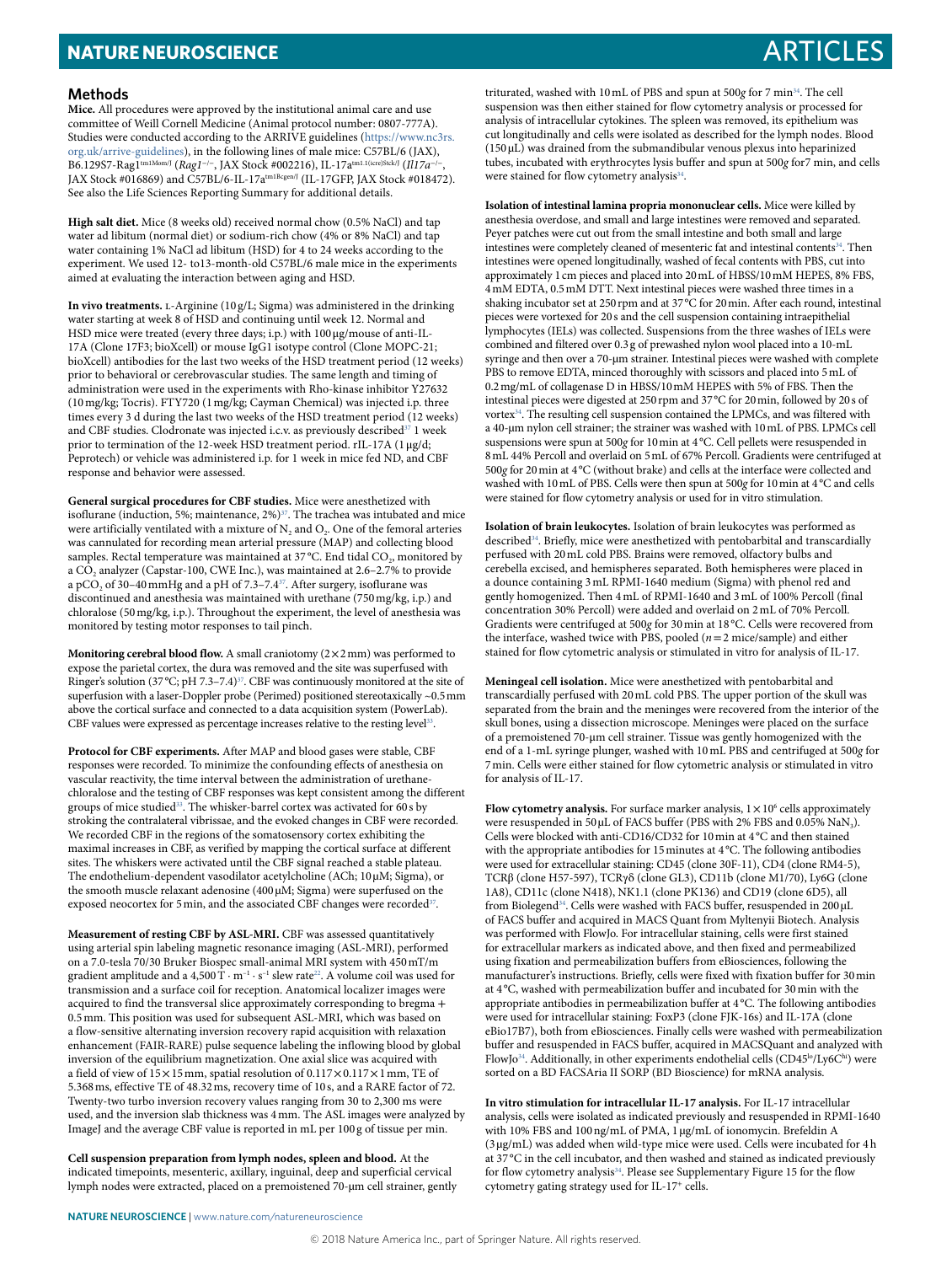**IL-17 detection.** IL-17 concentration in plasma was measured by cytometric bead array mouse IL-17A Enhanced Sensitivity Flex Set, according to the manufacturer's instructions.

**Novel object recognition test.** The novel object recognition test (NOR) task was conducted under dim light in a plastic box measuring  $29 \text{ cm} \times 47 \text{ cm} \times 30 \text{ cm}$  high. Stimuli consisted of plastic objects that varied in color and shape but were similar in size<sup>37</sup>. A video camera mounted on the wall directly above the box was used to record the testing session for offline analysis. Mice were acclimated to the testing room and chamber for 1 d prior to testing (30min in the testing room and 5min to explore the empty box). Twenty-four hours after habituation, mice were placed in the same box in the presence of two identical sample objects and were allowed to explore for 5min. After an intersession interval of 1h, mice were placed in the same box, but one of the two objects was replaced by a novel object. Mice were allowed to explore for 5min. Exploratory behavior was later assessed manually by an experimenter blinded to the treatment group. Exploration of an object was defined as the mouse sniffing the object or touching the object while looking at it. Placing the forepaws on the objects was considered as exploratory behavior, but climbing on the objects was not. A minimal exploration time for both objects (total exploration time) during the test phase (~10 s) was used. The amount of time taken to explore the novel object was expressed as percentage of the total exploration time and provides an index of recognition memory<sup>37</sup>

**Barnes maze test.** The Barnes maze consisted of a circular open surface (90 cm in diameter) elevated to 90 cm by four wooden legs<sup>[37](#page-9-27)</sup>. There were 20 circular holes (5 cm in diameter) equally spaced around the perimeter, positioned 2.5 cm from the edge of the maze. No wall and no intramaze visual cues were placed around the edge. A wooden plastic escape box (11×6×5 cm) was positioned beneath one of the holes. Two neon lamps and a buzzer were used as aversive stimuli. The Any-Maze tracking system (Stoelting) was used to record the movement of mice on the maze. Extramaze visual cues consisted of objects within the room (table, computer, sink, door, etc.) and the experimenter. Mice were tested in groups of seven to ten, and between trials they were placed into cages in a dark room adjacent to the test room for the intertrial interval (20–30min). No habituation trial was performed. The acquisition phase consisted of three consecutive training days with three trials per day with the escape hole located at the same location across trials and days. On each trial a mouse was placed into a start tube located in the center of the maze, the start tube was raised, and the buzzer was turned on until the mouse entered the escape hole. After each trial, mice remained in the escape box for 60 s before being returned to their cage. Between trials the maze floor was cleaned with 10% ethanol in water to minimize olfactory cues. For each trial mice were given 3min to locate the escape hole, after which they were guided to the escape hole or placed directly into the escape box if they failed to enter the escape hole. Four parameters of learning performance were recorded: (i) the latency to locate (primary latency) and (ii) enter the escape hole (total latency), (iii) the number of errors made and (iv) the distance traveled before locating the escape hole[37.](#page-9-27) When a mouse dipped its head into a hole that did not provide escape was considered an error. On days 4 and 5, the location of the escape hole was moved 180° from its previous location (reverse learning) and two trials per day were performed.

Immunofluorescence. C57BL/6-IL-17a<sup>tm1Bcgen/J</sup> mice were anesthetized with sodium pentobarbital (120mg/kg, i.p.) and perfused transcardially with phosphatebuffered saline (PBS) followed by 4% paraformaldehyde (PFA) in PBS. Distal small intestine was removed, stored overnight in 4% PFA, and then submerged in 30% sucrose solution for 2 d. Sections (thickness:  $30 \,\mu\text{m}$ ) were cut through the whole distal small intestine using a cryostat and then place on a slide. Coronal sections were stained with nuclear marker ToPro-3 (1:2,000 in PBS) for 30min. After washes, sections were visualized with both a confocal microscope (Leica TCS SP5) and an epifluorescence microscope (IX83 Inverted Microscope, Olympus).

**qRT-PCR.** Samples were collected in TRIzol (Invitrogen Life Technologies) and RNA was extracted according to the manufacturer's instructions. RNA samples were treated with Rnase free DnaseI (Roche) to remove DNA contamination. cDNA was produced from mRNA samples using the RevertAid First Strand cDNA Synthesis Kit (Thermo Scientific). Quantitative determination of gene expression was performed on a Chromo 4 Detector (Bio-Rad, Hercules, CA) using a twostep cycling protocol. Hypoxanthine-guanine phosphoribosyltransferase (HPRT) was used to normalize gene expression. qRT-PCR was conducted with cDNA in duplicate 15-μL reactions using the Maxima SYBR Green/ROX qPCR Master Mix (2X) (Thermo Scientific). The reactions were incubated at 50 °C for 2min and then at 95 °C for 10min. A polymerase chain reaction cycling protocol consisting of 15 s at 95 °C and 1min at 60 °C for 45 cycles was used for quantification. Relative expression levels were calculated according to Livak and Schmittgen<sup>34</sup>, and values were normalized to respective normal diet samples. Please see Supplementary Table 2 for the sequence of the primers used for qRT-PCR experiments.

**Brain endothelial cell cultures.** Immortalized murine (bEnd.3) and human (HBEC-5i) brain microvascular endothelial cells were obtained from ATCC and maintained in D-MEM supplemented with 10% (v/v) heat inactivated FBS, 100 units/mL penicillin, 100 µg/mL streptomycin and 4 mM L-glutamine<sup>33</sup>. Cells were split 1:4 to 1:8 upon reaching confluence and cultured in six-well plates. Where indicated, cells were treated with rIL-17A (1–10ng/mL; Peprotech) and Y27632 (5μM; Tocris) for 24h. At the end of the experiment, culture medium was removed, cells were washed twice with ice-cold PBS and lysed in RIPA buffer  $(100 \,\mu\text{L})^{33}$ .

**Nitric oxide measurement in bEnd.3 cells.** For nitric oxide measurement, bEnd.3 cells were incubated with the NO-sensitive fluorescent dye DAF-FM (4-amino-5 methylamino-2′,7′-difluorescein) diacetate (5 µM; Molecular Probes) for 30min and then rinsed for 30min. DAF-FM is loaded into cells and is converted to DAF-2 by intracellular esterases, rendering it membrane impermeable. DAF-FM imaging was performed using an inverted fluorescence microscope (Nikon) equipped with a CCD camera (Princeton Instruments). Time-resolved fluorescence was measured every 30 s with an exposure time of 200ms using image analysis software (IPLab, Scanalytics Inc). After a stable fluorescence baseline was achieved, cells were superfused with oxygenated D-MEM in the presence of rIL-17A (10ng/mL; Peprotech) and NO production was induced by adding ACh (100μM). In some experiments, cells were also treated with the ROCK inhibitor Y27632 (5µM; Tocris), the p44/42 MAPK inhibitor PD98059 (10 µM; Tocris) or the PKC inhibitor Go6976 (1 µM; Tocris). Time-control experiments in which rIL-17A was not superfused were performed in parallel to assure the stability of the preparation.

**Nitric oxide measurement in pial microvessels.** Pial microvessels were removed under a dissecting microscope<sup>50</sup> and incubated with DAF-FM (25  $\mu$ M; Molecular Probes) in l-ACSF at room temperature for 45 min<sup>24[,50](#page-11-0)</sup>. Time-resolved fluorescence was measured every 60 s with an exposure time of 150 ms using image analysis software (IPLab, Scanalytics Inc). After a stable fluorescence baseline was achieved, microvessels were superfused with ACh ( $100 \mu$ M) for  $15 \text{min}$ . In some experiments, prior to ACh administration, microvessels were pretreated with a DAF-FM solution containing L-arginine (5 mM). DAF-FM fluorescence intensity is expressed as RFU/ $\mu$ m<sup>2</sup>, where RFU is the relative fluorescence unit, and  $\mu$ m<sup>2</sup> is unit of the area in which RFU was measured.

**Western blotting.** Cerebral blood vessels and brain microvascular endothelial cells samples were lysed in RIPA buffer (50mM Tris-HCl pH 8.0, 150mM NaCl, 0.5% deoxycholic acid, 0.1% SDS, 1mM EDTA pH 8.0, 1% IGEPAL CA-630) and equal volumes were mixed with SDS sample buffer, boiled, and analyzed on 4–12% SDS polyacrylamide gels. Proteins were transferred to PVDF membranes (Millipore), blocked with 5% milk in TBS/0.1% Tween-20 (TBST) and incubated with polyclonal anti-phospho-eNOS (Ser<sup>1177</sup>), anti-phospho-eNOS (Thr<sup>495</sup>) and anti-eNOS (1:1,000, Cell Signaling cat. #9571, 9574 and 9572, respectively). Membranes were washed in TBST, incubated with goat anti-rabbit secondary antibodies conjugated to horseradish peroxidase (Santa Cruz Biotechnology), and protein bands were visualized with Super Signal West Femto Maximum Sensitivity Substrate (Thermo Fisher Scientific) or Clarity Western ECL Substrate (Bio-Rad) on a Bio-Rad ChemiDoc MP Imaging System<sup>[33](#page-9-23)</sup>.

**Blood–brain barrier permeability measurement.** BBB permeability was assessed using fluorescein-dextran (FITC-dextran, MW=3kDa; 100μL of 1% solution i.v.) as previously described<sup>37</sup>. The marker was allowed to circulate for 20 min, and then mice were transcardially perfused with ice-cold PBS. Brains were removed and brainstem and cerebellum were discarded. Samples were weighed and frozen on dry ice and stored at −80°C. Tissue was homogenized with a sonicator in 400μL of PBS and then mixed with 400μL of methanol. After centrifugation, the amount of FITC-dextran (485-nm excitation and 530-nm emission) in the supernatant for each sample was determined in duplicate using a fluorescence spectrophotometer. Standard curves were obtained using 0–125ng/mL of FITC-dextran. The values were normalized for the weight difference by dividing each sample value by the respective weight.

**Statistics.** Sample size was determined according to a power analysis based on previously published works published by our lab on CBF regulation. No animals were excluded. Mouse randomization was based on the random number generator function (RANDBETWEEN) in Microsoft Excel. Analysis was performed in a blinded fashion. GraphPad Prism (v. 6.0) was used for statistical analysis. Intergroup differences were analyzed by unpaired Student's *t* tests for single comparisons or by one- or two-way ANOVA (with Tukey's or Bonferroni's post hoc analysis tests) for multiple comparisons, as appropriate and indicated in the figure legends. Data distribution was assumed to be normal, but this was not formally tested. When variances were different, Welch's correction for unequal variances was applied to the *t* test results. Data are expressed as mean  $\pm$  s.e.m. and differences were considered statistically significant at *P*<0.05.

**Life Sciences Reporting Summary.** Further information on experimental design is available in the Life Sciences Reporting Summary.

**Data availability.** All data generated or analyzed during this study are included in this published article (and its supplementary information files).

#### **References**

<span id="page-11-0"></span>50. Park, L. et al. Scavenger receptor CD36 is essential for the cerebrovascular oxidative stress and neurovascular dysfunction induced by amyloid-beta. *Proc. Natl. Acad. Sci. USA* **108**, 5063–5068 (2011).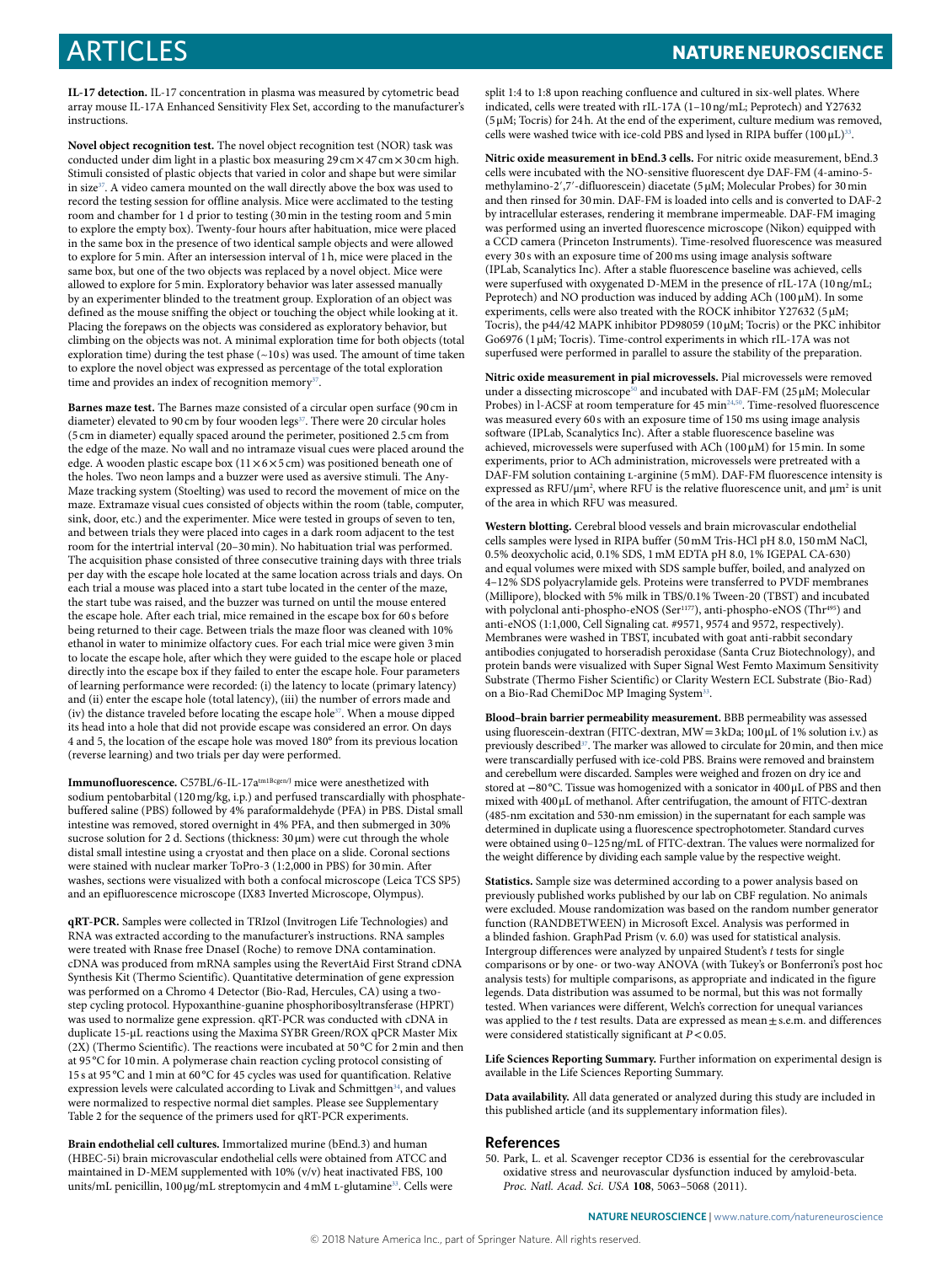# natureresearch

Corresponding author(s): Costantino Iadecola

Thitial submission  $\Box$  Revised version  $\Box$  Final submission

# Life Sciences Reporting Summary

Nature Research wishes to improve the reproducibility of the work that we publish. This form is intended for publication with all accepted life science papers and provides structure for consistency and transparency in reporting. Every life science submission will use this form; some list items might not apply to an individual manuscript, but all fields must be completed for clarity.

For further information on the points included in this form, see Reporting Life Sciences Research. For further information on Nature Research policies, including our data availability policy, see Authors & Referees and the Editorial Policy Checklist.

## ` Experimental design

| 1. Sample size                                                                                                 |                                                                                                                                     |  |
|----------------------------------------------------------------------------------------------------------------|-------------------------------------------------------------------------------------------------------------------------------------|--|
| Describe how sample size was determined.                                                                       | Sample size was determined according to power analysis based on previous<br>published works published by our lab on CBF regulation. |  |
| 2. Data exclusions                                                                                             |                                                                                                                                     |  |
| Describe any data exclusions.                                                                                  | No data were excluded.                                                                                                              |  |
| 3. Replication                                                                                                 |                                                                                                                                     |  |
| Describe whether the experimental findings were<br>reliably reproduced.                                        | All attempts at replication were successful.                                                                                        |  |
| 4. Randomization                                                                                               |                                                                                                                                     |  |
| Describe how samples/organisms/participants were<br>allocated into experimental groups.                        | Mouse randomization was based on the random number generator function<br>(RANDBETWEEN) in Microsoft Excel software.                 |  |
| 5. Blinding                                                                                                    |                                                                                                                                     |  |
| Describe whether the investigators were blinded to<br>group allocation during data collection and/or analysis. | Analysis was performed in a blinded fashion.                                                                                        |  |
|                                                                                                                | Note: all studies involving animals and/or human research participants must disclose whether blinding and randomization were used.  |  |
| Charles de la característica                                                                                   |                                                                                                                                     |  |

## 6. Statistical parameters

For all figures and tables that use statistical methods, confirm that the following items are present in relevant figure legends (or in the Methods section if additional space is needed).

| n/a | Confirmed                                                                                                                                                                                            |
|-----|------------------------------------------------------------------------------------------------------------------------------------------------------------------------------------------------------|
|     | The exact sample size (n) for each experimental group/condition, given as a discrete number and unit of measurement (animals, litters, cultures, etc.)                                               |
|     | A description of how samples were collected, noting whether measurements were taken from distinct samples or whether the same<br>sample was measured repeatedly                                      |
|     | A statement indicating how many times each experiment was replicated                                                                                                                                 |
|     | The statistical test(s) used and whether they are one- or two-sided (note: only common tests should be described solely by name; more complex techniques should be described in the Methods section) |
|     | A description of any assumptions or corrections, such as an adjustment for multiple comparisons                                                                                                      |
|     | The test results (e.g. P values) given as exact values whenever possible and with confidence intervals noted                                                                                         |
|     | A clear description of statistics including central tendency (e.g. median, mean) and variation (e.g. standard deviation, interquartile range)                                                        |
|     | Clearly defined error bars                                                                                                                                                                           |
|     | See the web collection on statistics for biologists for further resources and quidance.                                                                                                              |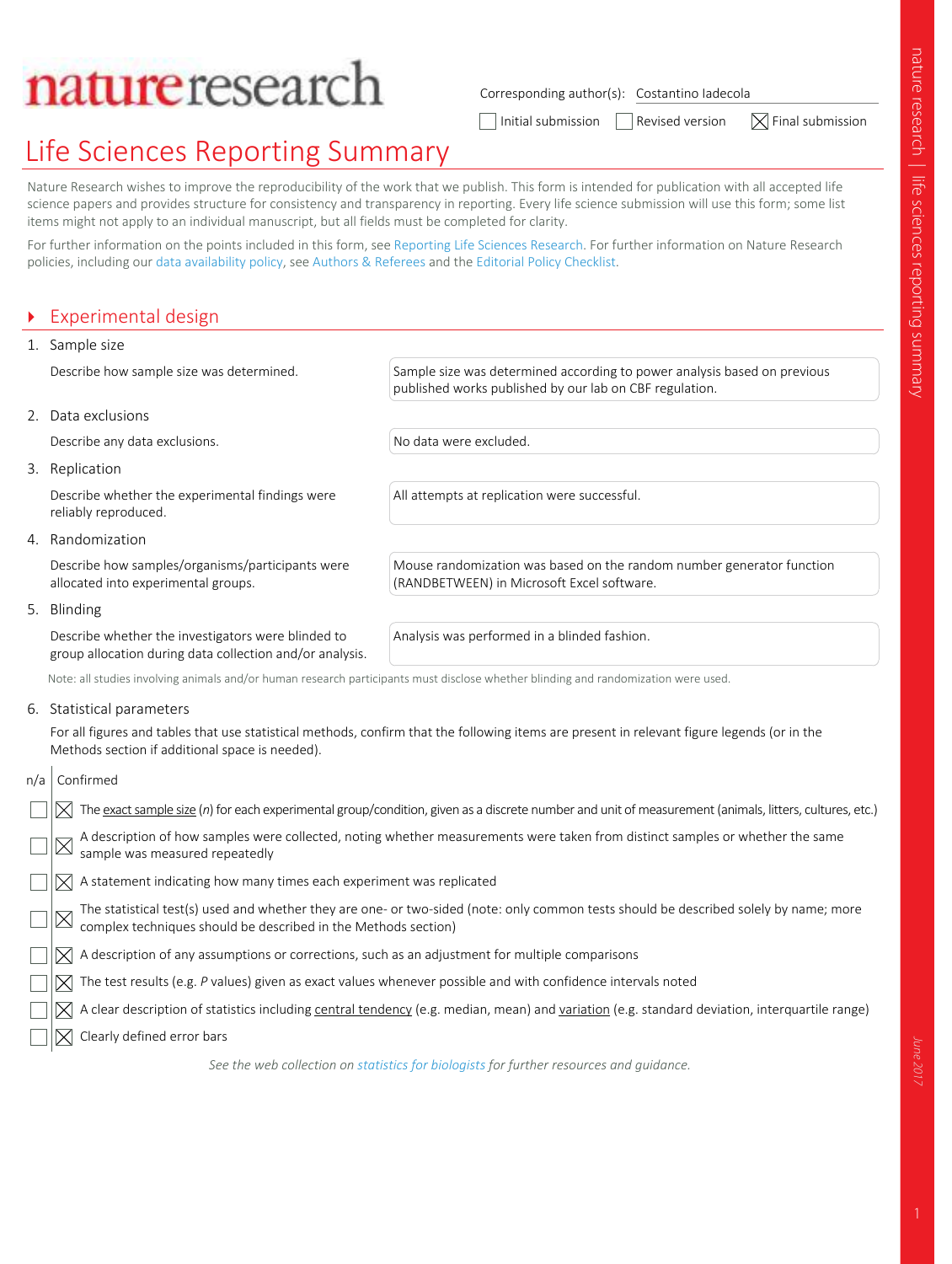### Policy information about availability of computer code

|  |  | 7. Software |
|--|--|-------------|
|--|--|-------------|

Describe the software used to analyze the data in this study.

Perimed and PowerLab were used for CBF measurements and MAP recording. FlowJo was used for analysis of flow cytometry experiments. Any Maze was used for collecting and analyzing behavioral experiments. Biorad Chemi Doc and Image Studio Ver 3.1 were used for collecting and analyzing immunoblots. Image J was used for analysis of ASL MRI data. IPLab was used for measurement of DAF fluorescence in experiments evaluating NO production in microvessels preparations or brain endothelial cell cultures. Graph Pad (v. 6.0) software was used for statistical analysis. Microsoft Excel was used for mouse randomization.

For manuscripts utilizing custom algorithms or software that are central to the paper but not yet described in the published literature, software must be made available to editors and reviewers upon request. We strongly encourage code deposition in a community repository (e.g. GitHub). *Nature Methods* guidance for providing algorithms and software for publication provides further information on this topic.

## **Materials and reagents**

### Policy information about availability of materials

| 8. Materials availability                                                                                                                                                 |                                                                                                                                                                                                                                                                                                                                                                                                                                                                                                                                                                                                                                                                                                                                                                                                                                                                              |  |
|---------------------------------------------------------------------------------------------------------------------------------------------------------------------------|------------------------------------------------------------------------------------------------------------------------------------------------------------------------------------------------------------------------------------------------------------------------------------------------------------------------------------------------------------------------------------------------------------------------------------------------------------------------------------------------------------------------------------------------------------------------------------------------------------------------------------------------------------------------------------------------------------------------------------------------------------------------------------------------------------------------------------------------------------------------------|--|
| Indicate whether there are restrictions on availability of<br>unique materials or if these materials are only available<br>for distribution by a for-profit company.      | All materials are from standard commercial sources specified in the Methods<br>section.                                                                                                                                                                                                                                                                                                                                                                                                                                                                                                                                                                                                                                                                                                                                                                                      |  |
| 9. Antibodies                                                                                                                                                             |                                                                                                                                                                                                                                                                                                                                                                                                                                                                                                                                                                                                                                                                                                                                                                                                                                                                              |  |
| Describe the antibodies used and how they were validated<br>for use in the system under study (i.e. assay and species).                                                   | The following commercial antibodies were injected in mice: Anti-IL-17A (Clone<br>17F3; bioXcell) and mouse lgG1 isotype control (Clone MOPC-21; bioXcell).<br>The following commercial antibodies were used in flow cytometry experiments:<br>CD45 (clone 30F-11), CD4 (clone RM4-5), TCRβ (clone H57-597), TCRγδ (clone GL3),<br>CD11b (clone M1/70), Ly6G (clone 1A8), CD11c (clone N418), NK1.1 (clone PK136),<br>CD19 (clone 6D5) from Biolegend and FoxP3 (clone FJK-16s) and IL-17A (clone<br>eBio17B7) from eBiosciences.<br>Anti-phospho-eNOS (Ser1177, #9571), anti-phospho-eNOS (Thr495, #9574) and<br>anti-eNOS (#9572) from Cell Signaling were used to evaluate eNOS<br>phosphorylation in microvessels preparations and brain microvascular endothelial<br>cells. The antibodies used for western blotting experiments were validated in mice<br>lacking eNOS. |  |
| 10. Eukaryotic cell lines                                                                                                                                                 |                                                                                                                                                                                                                                                                                                                                                                                                                                                                                                                                                                                                                                                                                                                                                                                                                                                                              |  |
| a. State the source of each eukaryotic cell line used.                                                                                                                    | Immortalized brain mouse (bEnd.3) and human (HBEC-5i) brain endothelial cells<br>were purchased from ATCC.                                                                                                                                                                                                                                                                                                                                                                                                                                                                                                                                                                                                                                                                                                                                                                   |  |
| b. Describe the method of cell line authentication used.                                                                                                                  | The cell lines used in the study have been previously authenticated (please see<br>www.atcc.org).                                                                                                                                                                                                                                                                                                                                                                                                                                                                                                                                                                                                                                                                                                                                                                            |  |
| c. Report whether the cell lines were tested for<br>mycoplasma contamination.                                                                                             | Cell lines were not tested for mycoplasma contamination.                                                                                                                                                                                                                                                                                                                                                                                                                                                                                                                                                                                                                                                                                                                                                                                                                     |  |
| d. If any of the cell lines used are listed in the database<br>of commonly misidentified cell lines maintained by<br>ICLAC, provide a scientific rationale for their use. | No commonly misidentified cell lines were used.                                                                                                                                                                                                                                                                                                                                                                                                                                                                                                                                                                                                                                                                                                                                                                                                                              |  |

# ` Animals and human research participants

Policy information about studies involving animals; when reporting animal research, follow the ARRIVE guidelines

### 11. Description of research animals

Provide details on animals and/or animal-derived materials used in the study.

The following mouse strains were used in the study: C57BL/6 (JAX), B6.129S7- Rag1tm1Mom/J (RAG1-/-, JAX Stock #002216), IL-17atm1.1(icre)Stck/J (IL-17-/-, JAX Stock #016869) and C57BL/6-IL-17atm1Bcgen/J (IL-17GFP, JAX Stock #018472). Only male mice were used in this study.

June 2017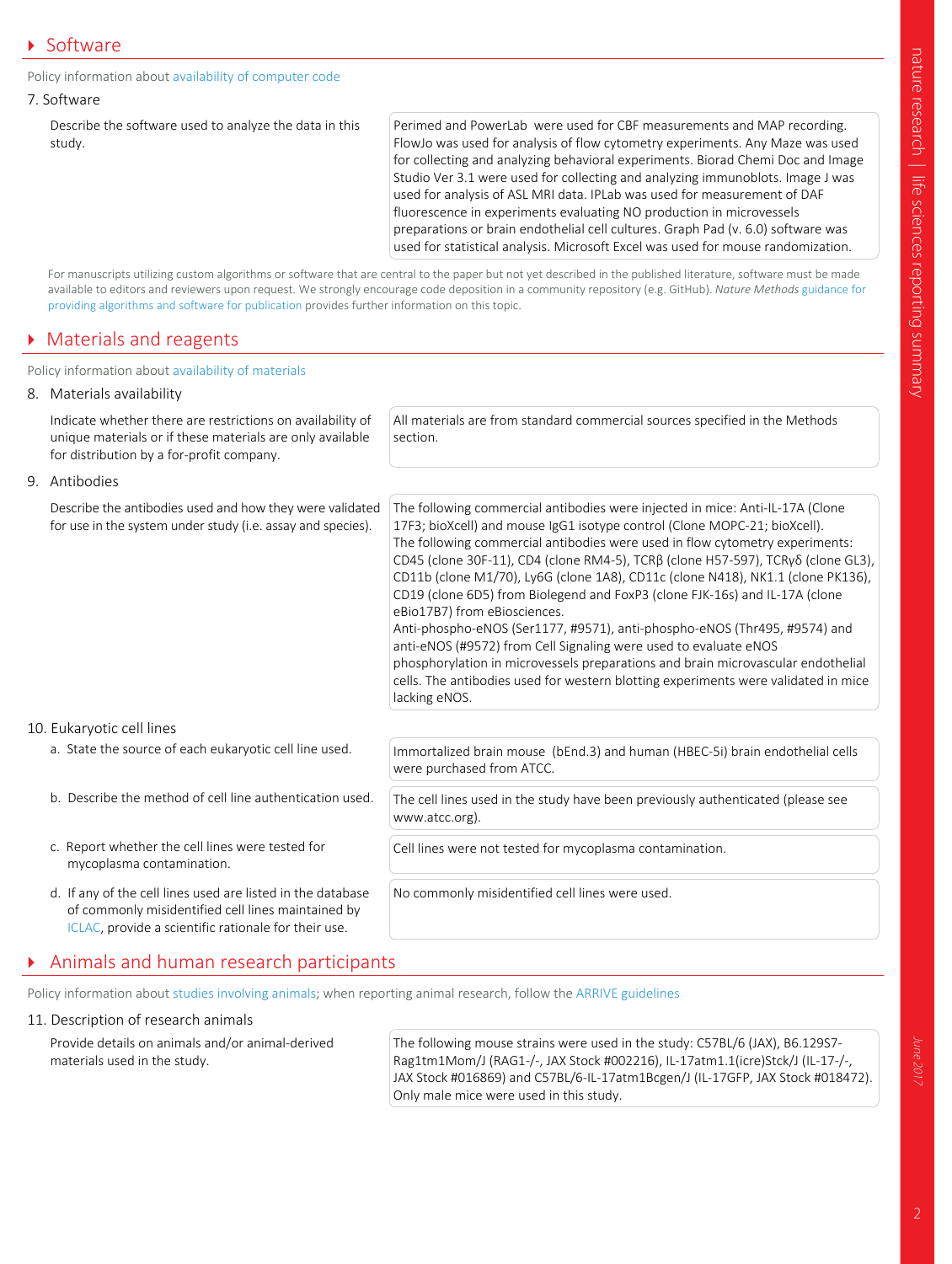### 12. Description of human research participants

Describe the covariate-relevant population characteristics of the human research participants. The study did not involve human participants.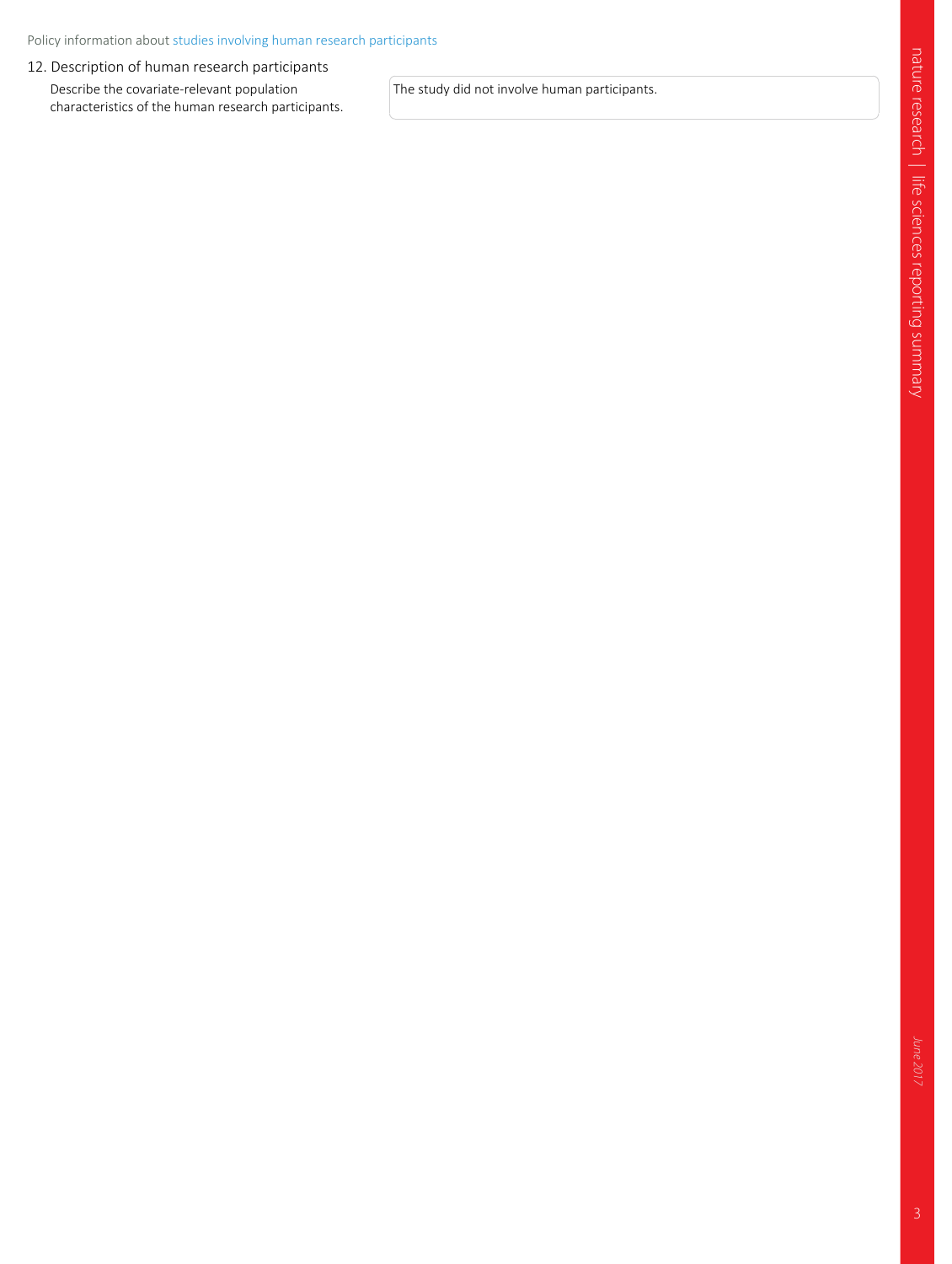# natureresearch

Corresponding author(s): Costantino Iadecola

 $\Box$  Initial submission  $\Box$   $\Box$  Revised version  $\Box$  Final submission

# Flow Cytometry Reporting Summary

Form fields will expand as needed. Please do not leave fields blank.

## ▶ Data presentation

For all flow cytometry data, confirm that:

- $\boxtimes$  1. The axis labels state the marker and fluorochrome used (e.g. CD4-FITC).
- 2. The axis scales are clearly visible. Include numbers along axes only for bottom left plot of group (a 'group' is an analysis of  $\overline{\mathsf{X}}$ identical markers).
- $\boxtimes$  3. All plots are contour plots with outliers or pseudocolor plots.
- $\boxtimes$  4. A numerical value for number of cells or percentage (with statistics) is provided.

# Methodological details

|                                       | 5. Describe the sample preparation.                                                       | Please see manuscript page 19 to 22                                                                                                                                                                                                                                                                                                                                                                                                    |
|---------------------------------------|-------------------------------------------------------------------------------------------|----------------------------------------------------------------------------------------------------------------------------------------------------------------------------------------------------------------------------------------------------------------------------------------------------------------------------------------------------------------------------------------------------------------------------------------|
|                                       | 6. Identify the instrument used for data collection.                                      | MACSQuant Analyzer                                                                                                                                                                                                                                                                                                                                                                                                                     |
|                                       | 7. Describe the software used to collect and analyze<br>the flow cytometry data.          | FlowJo                                                                                                                                                                                                                                                                                                                                                                                                                                 |
|                                       | 8. Describe the abundance of the relevant cell<br>populations within post-sort fractions. | 5000 endothelial cells were collected by cell-sorting and used for qRT-PCR.                                                                                                                                                                                                                                                                                                                                                            |
| 9. Describe the gating strategy used. |                                                                                           | Gating strategy is specified in the new supplemental figure. Gates were<br>validated by TO-PRO-3 and fluorescein-diacetate labeling to identify dead<br>and live cells, respectively. Isotype controls, single antibody-stained<br>samples and Fluorescence Minus One controls were used to establish<br>compensation and gating parameters. Samples were acquired and analyzed<br>by an investigator blinded to the treatment groups. |

Tick this box to confirm that a figure exemplifying the gating strategy is provided in the Supplementary Information.  $\boxtimes$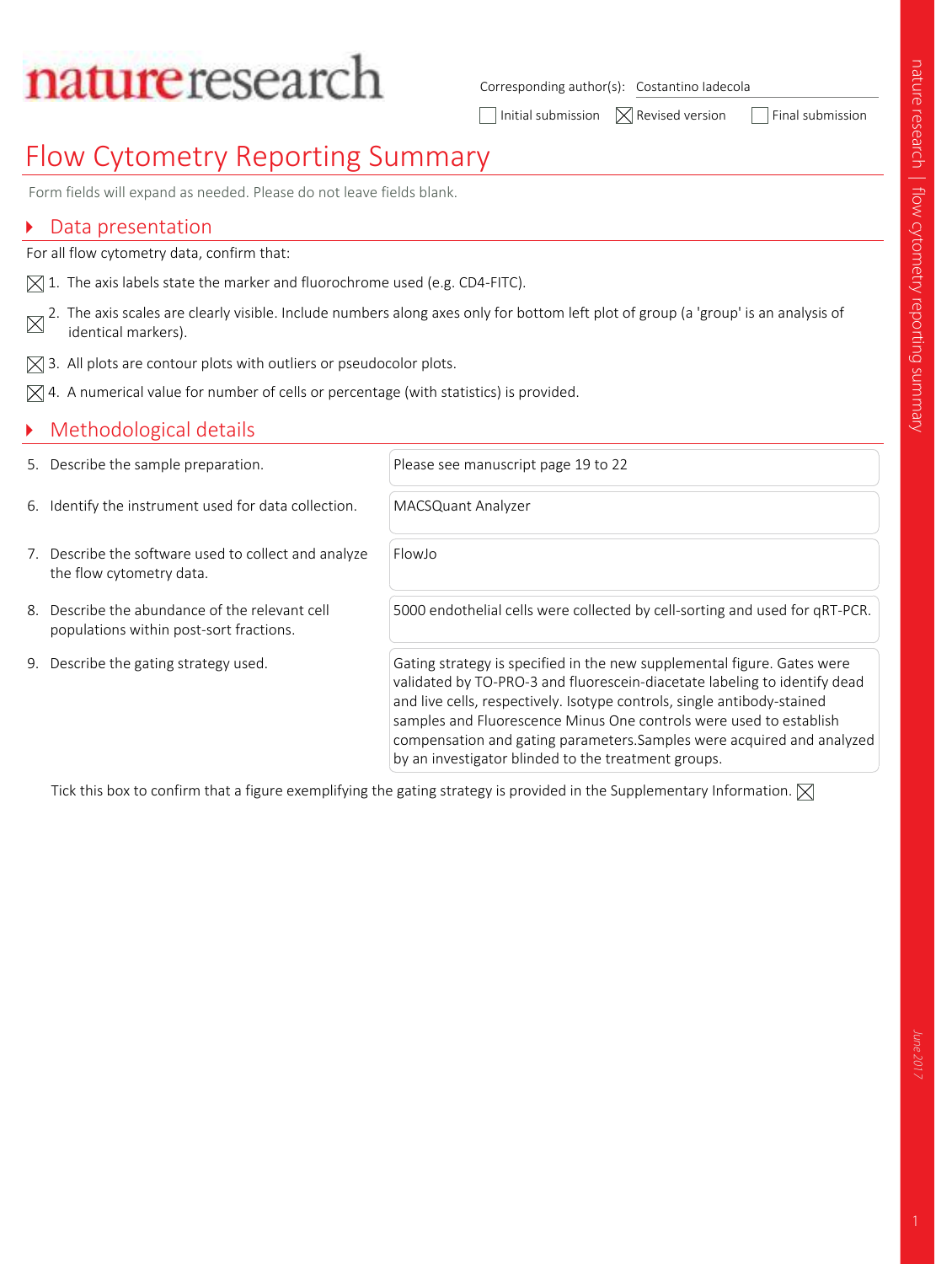# **nature** research

Corresponding Author: Iadecola Costantino

Date: 11/29/2017

# Reporting Summary for MRI studies

Form fields will expand as needed. Please do not leave fields blank.

# Experimental design

- 1. Describe the experimental design. The state of the experimental design.
- 2. Specify the number of blocks, trials or experimental units per session and/or subject, and specify the length of each trial or block (if trials are blocked) and interval between trials.
- 3. Describe how behavioral performance was measured.  $n/a$

# ` Acquisition

4. Imaging a. Specify the type(s) of imaging. Arterial Spin Labeling MRI b. Specify the field strength (in Tesla). 7.0 Tesla 70/30 Bruker Biospec small-animal MRI system with 450 mT/m gradient amplitude and a 4500 T · m−1 · s−1 slew rate c. Provide the essential sequence imaging parameters. ASL-MRI was based on a flow-sensitive alternating inversion recovery rapid acquisition with relaxation enhancement (FAIR-RARE) pulse sequence labeling the inflowing blood by global inversion of the equilibrium magnetization. d. For diffusion MRI, provide full detail on imaging parameters.  $|n/a|$ 5. State area of acquisition The resting cerebral blood flow was measured in the cortex and in the hippocampus. **Preprocessing** 6. Describe the software used for preprocessing. *Provide detail on software version and revision number, and on specific parameters (model/functions, brain extraction,* 

n/a

- 7. Normalization
	- a. If data were normalized/standardized, describe the approach(es).
	- b. Describe the template used for normalization/transformation. *Specify subject space or group standardized space (e.g. original*
- 8. Describe your procedure for artifact and structured noise removal.
- 9. Define your software and/or method and criteria for volume censoring and state the extent of such censoring.

# ▶ Statistical modeling & inference

10. Define your model type and settings. *Specify type (mass univariate, multivariate, RSA, predictive, etc.) and describe essential details of the model at the first and second levels (e.g. fixed, random or mixed effects; drift or autocorrelation).*

*Specify motion parameters, tissue signals and physiological signals*

*segmentation, smoothing kernel size, etc.)*

*transformation.*

*Talairach, MNI305, ICBM152).*

*(heart rate, respiration).*

*Specify linear or non-linear and define image types used for*